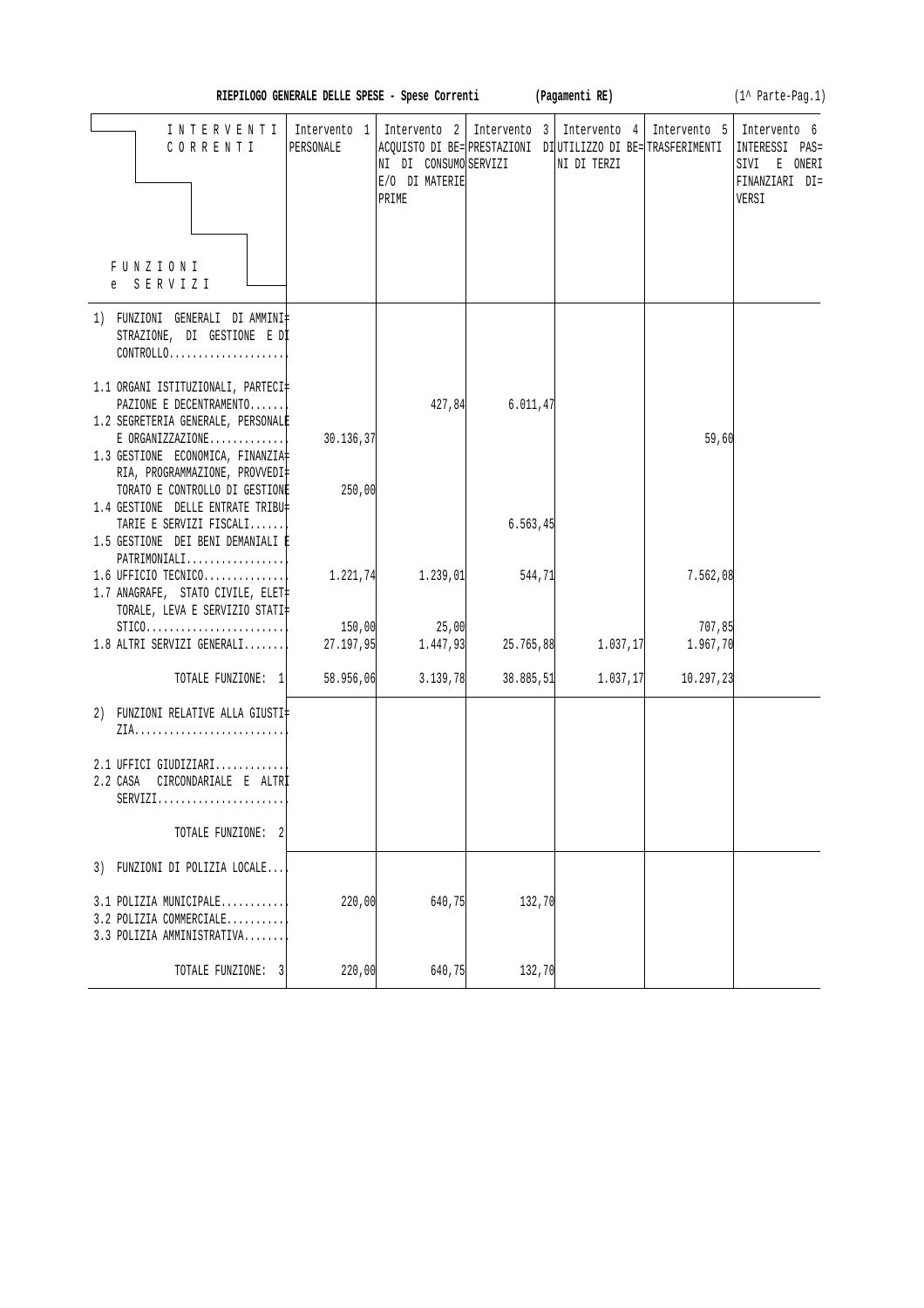|                                                                                                                 | RIEPILOGO GENERALE DELLE SPESE - Spese Correnti |                                                  |                                    | (Pagamenti RE)                                                                                                            | (segue)      | $(1^{\wedge}$ Parte-Pag. 2)                                               |
|-----------------------------------------------------------------------------------------------------------------|-------------------------------------------------|--------------------------------------------------|------------------------------------|---------------------------------------------------------------------------------------------------------------------------|--------------|---------------------------------------------------------------------------|
| INTERVENTI<br>CORRENTI<br>FUNZIONI                                                                              | Intervento 1<br>PERSONALE                       | NI DI CONSUMO SERVIZI<br>E/O DI MATERIE<br>PRIME |                                    | Intervento 2   Intervento 3   Intervento 4<br>ACQUISTO DI BE= PRESTAZIONI DI UTILIZZO DI BE= TRASFERIMENTI<br>NI DI TERZI | Intervento 5 | Intervento 6<br>INTERESSI PAS=<br>SIVI E ONERI<br>FINANZIARI DI=<br>VERSI |
| e SERVIZI                                                                                                       |                                                 |                                                  |                                    |                                                                                                                           |              |                                                                           |
| 4) FUNZIONI DI ISTRUZIONE PUBBLI‡<br>$CA.$                                                                      |                                                 |                                                  |                                    |                                                                                                                           |              |                                                                           |
| 4.1 SCUOLA MATERNA<br>4.2 ISTRUZIONE ELEMENTARE<br>4.3 ISTRUZIONE MEDIA<br>4.4 ISTRUZIONE SECONDARIA SUPERIO‡   |                                                 | 27,00<br>1.057,08<br>1.025, 53                   | 22.608,00<br>1.150, 39<br>1.158,04 |                                                                                                                           | 750,00       |                                                                           |
| 4.5 ASSISTENZA SCOLASTICA, TRA<br>SPORTO, REFEZIONE E ALTRI SER‡                                                |                                                 |                                                  |                                    |                                                                                                                           |              |                                                                           |
| VIZI                                                                                                            |                                                 |                                                  | 19.347,53                          |                                                                                                                           | 30.640,96    |                                                                           |
| TOTALE FUNZIONE: 4                                                                                              |                                                 | 2.109, 61                                        | 44.263,96                          |                                                                                                                           | 31.390,96    |                                                                           |
| 5) FUNZIONI RELATIVE ALLA CULTURA<br>ED AI BENI CULTURALI                                                       |                                                 |                                                  |                                    |                                                                                                                           |              |                                                                           |
| 5.1 BIBLIOTECHE, MUSEI E PINACOTE‡<br>$CHE$<br>5.2 TEATRI, ATTIVITA` CULTURALI E<br>SERVIZI DIVERSI NEL SETTORE |                                                 | 3.717,43                                         | 11.822,36                          |                                                                                                                           |              |                                                                           |
| CULTURALE                                                                                                       |                                                 |                                                  |                                    |                                                                                                                           | 13.892,87    |                                                                           |
| TOTALE FUNZIONE: 5                                                                                              |                                                 | 3.717, 43                                        | 11.822,36                          |                                                                                                                           | 13.892,87    |                                                                           |
| 6) FUNZIONI NEL SETTORE SPORTIVO<br>$E$ RICREATIVO                                                              |                                                 |                                                  |                                    |                                                                                                                           |              |                                                                           |
| 6.1 PISCINE COMUNALI<br>6.2 STADIO COMUNALE, PALAZZO DELLO<br>SPORT ED ALTRI IMPIANTI                           |                                                 |                                                  | 77,94                              |                                                                                                                           | 9.051,71     |                                                                           |
| 6.3 MANIFESTAZIONI DIVERSE<br>NEL<br>SETTORE SPORTIVO E RICREATIVO                                              |                                                 |                                                  |                                    |                                                                                                                           | 2.000,00     |                                                                           |
| TOTALE FUNZIONE: 6                                                                                              |                                                 |                                                  | 77,94                              |                                                                                                                           | 11.051,71    |                                                                           |
| 7) FUNZIONI NEL CAMPO TURISTICO.                                                                                |                                                 |                                                  |                                    |                                                                                                                           |              |                                                                           |
| 7.1 SERVIZI TURISTICI<br>7.2 MANIFESTAZIONI TURISTICHE                                                          |                                                 |                                                  | 3.742,53                           |                                                                                                                           |              |                                                                           |
| TOTALE FUNZIONE: 7                                                                                              |                                                 |                                                  | 3.742,53                           |                                                                                                                           |              |                                                                           |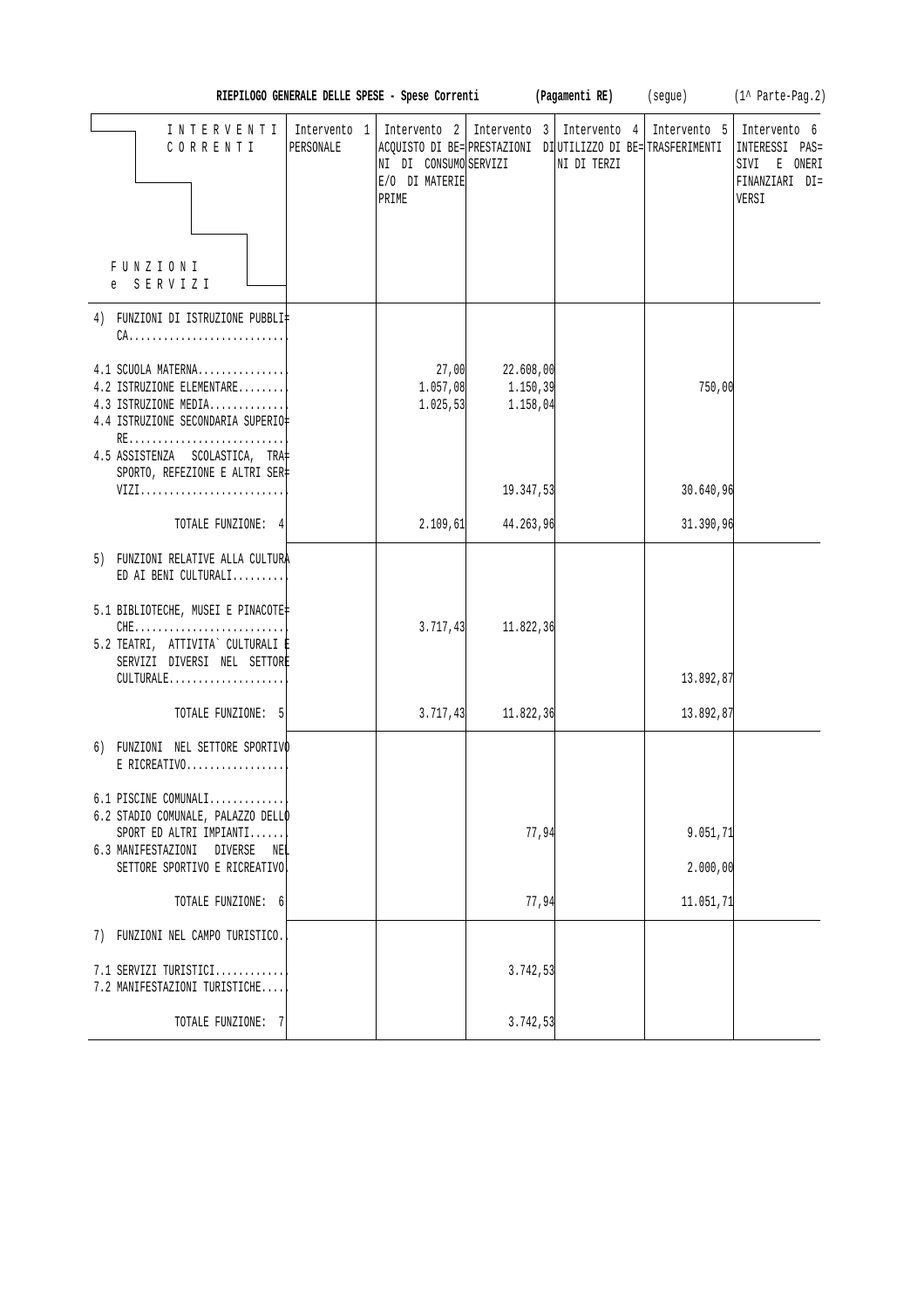|                                                                                                                                                                                                                                                                                                                                                                             |           |                                                  |                       | RIEPILOGO GENERALE DELLE SPESE - Spese Correnti (Pagamenti RE) (segue)                                                                   |              | $(1^{\wedge}$ Parte-Pag.3)                                                |
|-----------------------------------------------------------------------------------------------------------------------------------------------------------------------------------------------------------------------------------------------------------------------------------------------------------------------------------------------------------------------------|-----------|--------------------------------------------------|-----------------------|------------------------------------------------------------------------------------------------------------------------------------------|--------------|---------------------------------------------------------------------------|
| INTERVENTI<br>CORRENTI                                                                                                                                                                                                                                                                                                                                                      | PERSONALE | NI DI CONSUMO SERVIZI<br>E/O DI MATERIE<br>PRIME |                       | Intervento 1   Intervento 2   Intervento 3   Intervento 4<br>ACQUISTO DI BE= PRESTAZIONI DI UTILIZZO DI BE= TRASFERIMENTI<br>NI DI TERZI | Intervento 5 | Intervento 6<br>INTERESSI PAS=<br>SIVI E ONERI<br>FINANZIARI DI=<br>VERSI |
| FUNZIONI<br>e SERVIZI                                                                                                                                                                                                                                                                                                                                                       |           |                                                  |                       |                                                                                                                                          |              |                                                                           |
| 8) FUNZIONI NEL CAMPO DELLA VIA‡<br>BILITA' E DEI TRASPORTI                                                                                                                                                                                                                                                                                                                 |           |                                                  |                       |                                                                                                                                          |              |                                                                           |
| 8.1 VIABILITA`, CIRCOLAZIONE STRA‡<br>DALE E SERVIZI CONNESSI<br>8.2 ILLUMINAZIONE PUBBLICA E SER‡<br>VIZI CONNESSI<br>8.3 TRASPORTI PUBBLICI LOCALI E<br>SERVIZI CONNESSI                                                                                                                                                                                                  | 1.200,00  | 245,70                                           | 6.375,90              |                                                                                                                                          |              |                                                                           |
| TOTALE FUNZIONE: 8                                                                                                                                                                                                                                                                                                                                                          | 1.200,00  | 245,70                                           | 6.375,90              |                                                                                                                                          |              |                                                                           |
| 9) FUNZIONI RIGUARDANTI LA GE‡<br>STIONE DEL TERRITORIO E DEL#<br>$L'AMBIENTE$<br>9.1 URBANISTICA E GESTIONE DEL<br>TERRITORIO<br>9.2 EDILIZIA RESIDENZIALE PUBBLICA<br>LOCALE E PIANI DI EDILIZIA E‡<br>CONOMICO-POPOLARE<br>9.3 SERVIZI DI PROTEZIONE CIVILE.<br>9.4 SERVIZIO IDRICO INTEGRATO<br>9.5 SERVIZIO SMALTIMENTO RIFIUTI.<br>9.6 PARCHI E SERVIZI PER LA TUTELA |           | 337,59<br>612,00                                 | 7.291,38<br>26.071,46 |                                                                                                                                          |              |                                                                           |
| AMBIENTALE DEL VERDE, ALTRI<br>SERVIZI RELATIVI AL TERRITORIO                                                                                                                                                                                                                                                                                                               |           |                                                  |                       |                                                                                                                                          |              |                                                                           |
| $ED$ ALL'AMBIENTE                                                                                                                                                                                                                                                                                                                                                           |           |                                                  | 768,67                |                                                                                                                                          |              |                                                                           |
| TOTALE FUNZIONE: 9                                                                                                                                                                                                                                                                                                                                                          |           | 949,59                                           | 34.131,51             |                                                                                                                                          |              |                                                                           |
| 10) FUNZIONI NEL SETTORE SOCIALE.<br>10.1 ASILI NIDO, SERVIZI PER L'IN‡                                                                                                                                                                                                                                                                                                     |           |                                                  |                       |                                                                                                                                          |              |                                                                           |
| FANZIA E PER I MINORI<br>10.2 SERVIZI DI PREVENZIONE E RIA‡<br>BILITAZIONE<br>10.3 STRUTTURE RESIDENZIALI E Dİ<br>RICOVERO PER ANZIANI<br>10.4 ASSISTENZA, BENEFICENZA PUB                                                                                                                                                                                                  |           |                                                  | 6.500,00              |                                                                                                                                          |              |                                                                           |
| BLICA E SERVIZI DIVERSI ALLA<br>PERSONA<br>10.5 SERVIZIO NECROSCOPICO E CIMI‡                                                                                                                                                                                                                                                                                               | 145,41    |                                                  | 35.424,60             |                                                                                                                                          | 200.080,80   |                                                                           |
| TERIALE                                                                                                                                                                                                                                                                                                                                                                     |           |                                                  | 8.374,80              |                                                                                                                                          |              |                                                                           |
| TOTALE FUNZIONE: 10                                                                                                                                                                                                                                                                                                                                                         | 145,41    |                                                  | 50.299,40             |                                                                                                                                          | 200.080,80   |                                                                           |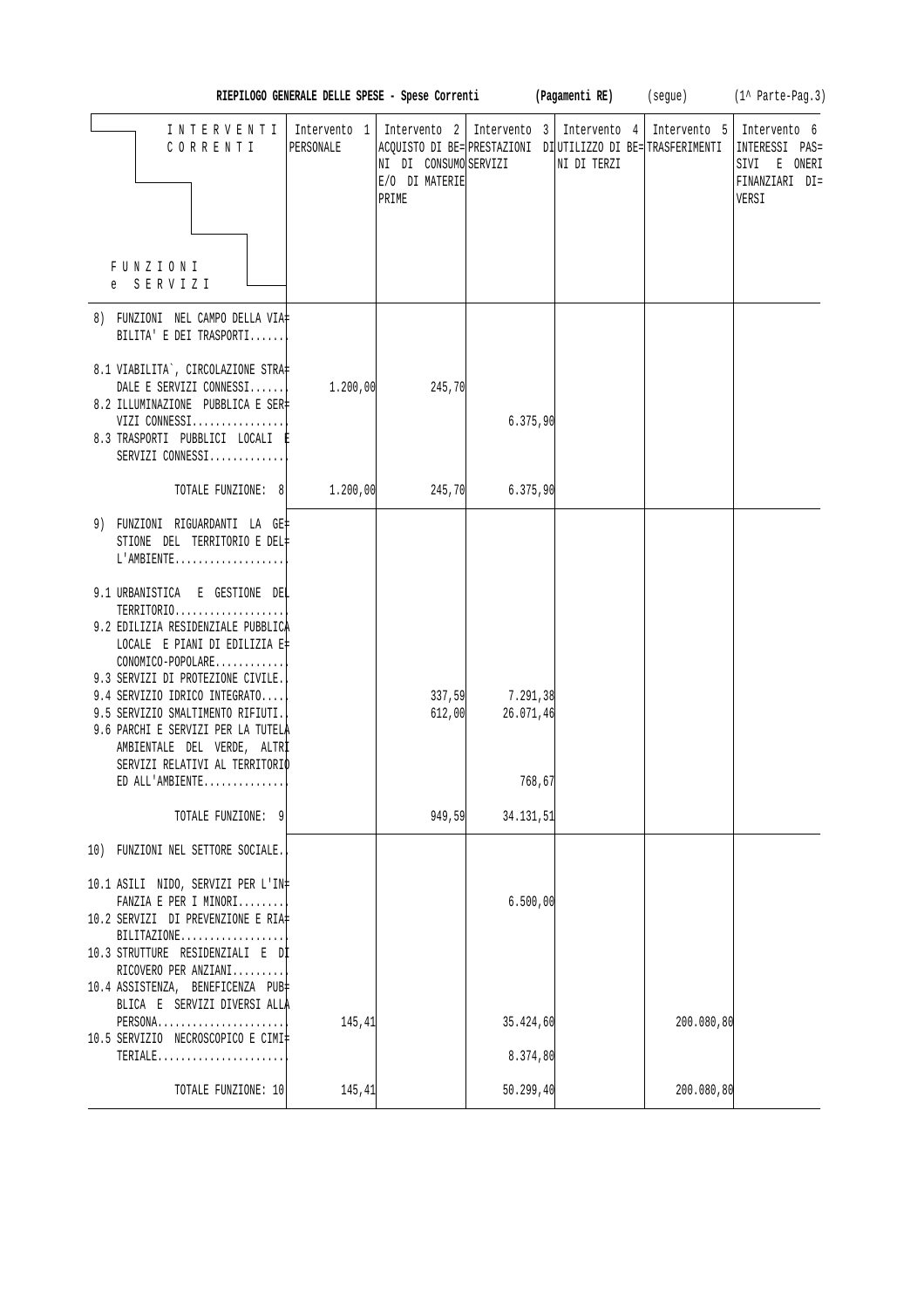| RIEPILOGO GENERALE DELLE SPESE - Spese Correnti                                                                                                                                                                                                                                                                                                                                                                 |                           |                                                                                                                                  |              |  | (1^ Parte-Pag.4)<br>(Pagamenti RE)<br>(segue) |              |                                                                           |
|-----------------------------------------------------------------------------------------------------------------------------------------------------------------------------------------------------------------------------------------------------------------------------------------------------------------------------------------------------------------------------------------------------------------|---------------------------|----------------------------------------------------------------------------------------------------------------------------------|--------------|--|-----------------------------------------------|--------------|---------------------------------------------------------------------------|
| INTERVENTI<br>CORRENTI<br>FUNZIONI<br>SERVIZI<br>e                                                                                                                                                                                                                                                                                                                                                              | Intervento 1<br>PERSONALE | Intervento 2<br>ACQUISTO DI BE= PRESTAZIONI DI UTILIZZO DI BE= TRASFERIMENTI<br>NI DI CONSUMO SERVIZI<br>E/O DI MATERIE<br>PRIME | Intervento 3 |  | Intervento 4<br>NI DI TERZI                   | Intervento 5 | Intervento 6<br>INTERESSI PAS=<br>SIVI E ONERI<br>FINANZIARI DI=<br>VERSI |
| 11) FUNZIONI NEL CAMPO DELLO SVI‡<br>LUPPO ECONOMICO                                                                                                                                                                                                                                                                                                                                                            |                           |                                                                                                                                  |              |  |                                               |              |                                                                           |
| 11.1 AFFISSIONI E PUBBLICITA`<br>11.2 FIERE, MERCATI E SERVIZI CON-<br>$NESS1, \ldots, \ldots, \ldots, \ldots, \ldots, \ldots,$<br>11.3 MATTATOIO E SERVIZI CONNESSI.<br>11.4 SERVIZI RELATIVI ALL'INDUSTRIA<br>11.5 SERVIZI RELATIVI AL COMMERCIO<br>11.6 SERVIZI RELATIVI ALL'ARTIGIA‡<br>$NATO \ldots \ldots \ldots \ldots \ldots \ldots \ldots \ldots \ldots$<br>11.7 SERVIZI RELATIVI ALL'AGRICOL#<br>TURA |                           |                                                                                                                                  |              |  |                                               |              |                                                                           |
| TOTALE FUNZIONE: 11                                                                                                                                                                                                                                                                                                                                                                                             |                           |                                                                                                                                  |              |  |                                               |              |                                                                           |
| 12) FUNZIONI RELATIVE A SERVIZI<br>PRODUTTIVI                                                                                                                                                                                                                                                                                                                                                                   |                           |                                                                                                                                  |              |  |                                               |              |                                                                           |
| 12.1 DISTRIBUZIONE GAS<br>12.2 CENTRALE DEL LATTE<br>12.3 DISTRIBUZIONE ENERGIA ELETTRI‡<br>$CA.$<br>12.4 TELERISCALDAMENTO<br>12.5 FARMACIE<br>12.6 ALTRI SERVIZI PRODUTTIVI                                                                                                                                                                                                                                   |                           |                                                                                                                                  |              |  |                                               |              |                                                                           |
| TOTALE FUNZIONE: 12                                                                                                                                                                                                                                                                                                                                                                                             |                           |                                                                                                                                  |              |  |                                               |              |                                                                           |
| TOTALE TITOLO : 1^                                                                                                                                                                                                                                                                                                                                                                                              | 60.521,47                 | 10.802,86                                                                                                                        | 189.731,81   |  | 1.037,17                                      | 266.713,57   |                                                                           |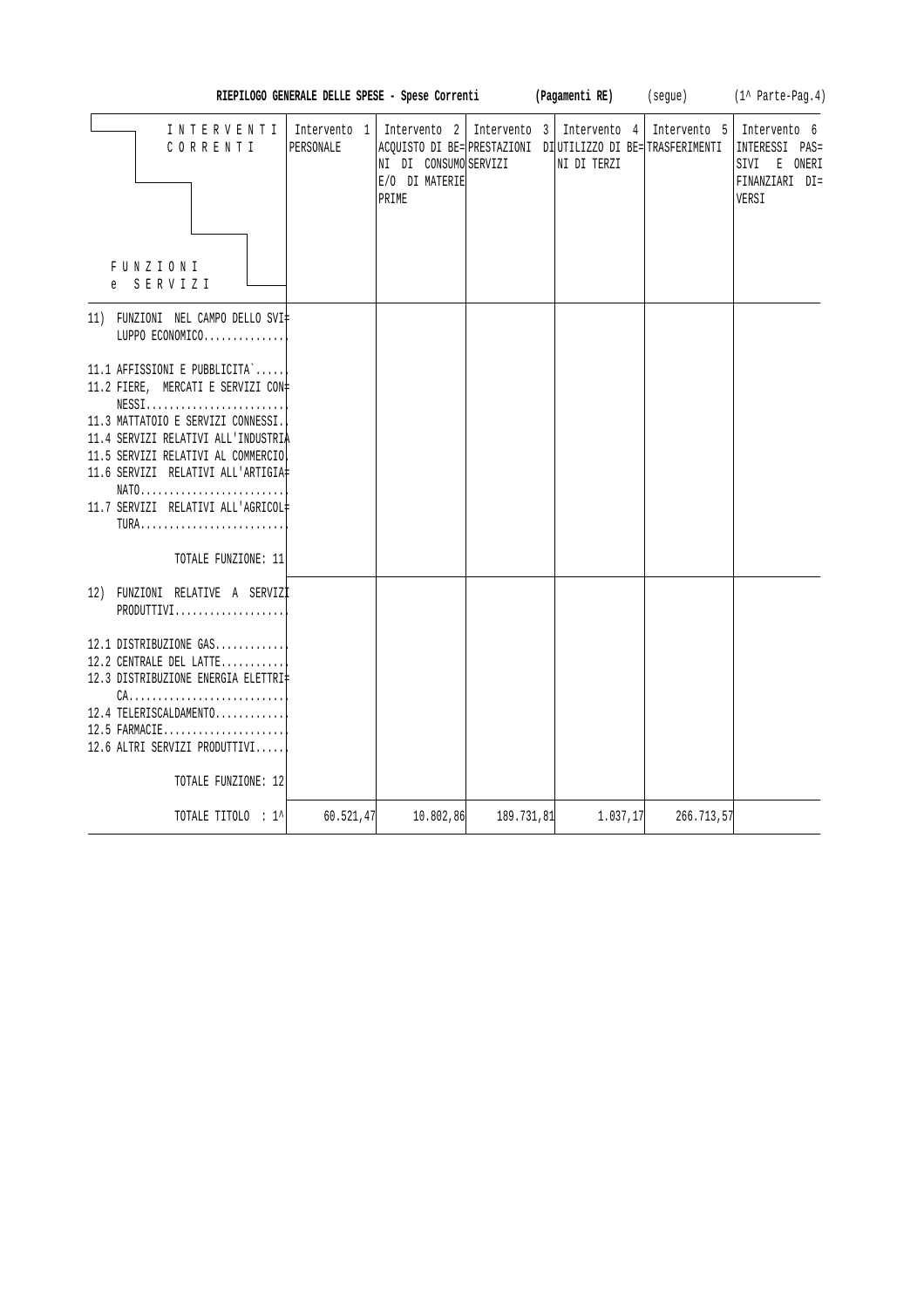|                                                                                                               | RIEPILOGO GENERALE DELLE SPESE - Spese Correnti (Pagamenti RE) |                                             |              |                                                                                                 |                                   | (2^ Parte-Pag.1)    |
|---------------------------------------------------------------------------------------------------------------|----------------------------------------------------------------|---------------------------------------------|--------------|-------------------------------------------------------------------------------------------------|-----------------------------------|---------------------|
| INTERVENTI   Intervento 7   Intervento 8  <br>CORRENTI                                                        |                                                                | NARI DELLA GE= ESERCIZIO<br>STIONE CORRENTE | Intervento 9 | IMPOSTE E TASSE ONERI STRAORDI= AMMORTAMENTI DI FONDO SVALUTA= FONDO DI RISER=<br>ZIONE CREDITI | Intervento 10 Intervento 11<br>VA | TOTALE              |
| FUNZIONI<br>e SERVIZI                                                                                         |                                                                |                                             |              |                                                                                                 |                                   |                     |
| 1) FUNZIONI GENERALI DI AMMINI‡<br>STRAZIONE, DI GESTIONE E DI<br>CONTROLLO                                   |                                                                |                                             |              |                                                                                                 |                                   |                     |
| 1.1 ORGANI ISTITUZIONALI, PARTECI‡<br>PAZIONE E DECENTRAMENTO                                                 |                                                                |                                             |              |                                                                                                 |                                   | 6.439,31            |
| 1.2 SEGRETERIA GENERALE, PERSONALE<br>$E$ ORGANIZZAZIONE<br>1.3 GESTIONE ECONOMICA, FINANZIA                  | 2.160,96                                                       | 1.526,70                                    |              |                                                                                                 |                                   | 33.883,63           |
| RIA, PROGRAMMAZIONE, PROVVEDI‡<br>TORATO E CONTROLLO DI GESTIONE                                              |                                                                |                                             |              |                                                                                                 |                                   | 250,00              |
| 1.4 GESTIONE DELLE ENTRATE TRIBU‡<br>TARIE E SERVIZI FISCALI<br>1.5 GESTIONE DEI BENI DEMANIALI È             |                                                                |                                             |              |                                                                                                 |                                   | 6.563, 45           |
| $PATHIMONIALI$<br>$1.6$ UFFICIO TECNICO<br>1.7 ANAGRAFE, STATO CIVILE, ELET<br>TORALE, LEVA E SERVIZIO STATI‡ | 66,72                                                          |                                             |              |                                                                                                 |                                   | 10.634,26           |
| $STICO.$<br>$1.8$ ALTRI SERVIZI GENERALI                                                                      | 1.867,40                                                       |                                             |              |                                                                                                 |                                   | 882,85<br>59.284,03 |
| TOTALE FUNZIONE: 1                                                                                            | 4.095,08                                                       | 1.526, 70                                   |              |                                                                                                 |                                   | 117.937,53          |
| 2) FUNZIONI RELATIVE ALLA GIUSTI‡                                                                             |                                                                |                                             |              |                                                                                                 |                                   |                     |
| $2.1$ UFFICI GIUDIZIARI<br>CIRCONDARIALE E ALTRÌ<br>2.2 CASA<br>$SERVIZI$                                     |                                                                |                                             |              |                                                                                                 |                                   |                     |
| TOTALE FUNZIONE: 2                                                                                            |                                                                |                                             |              |                                                                                                 |                                   |                     |
| 3) FUNZIONI DI POLIZIA LOCALE                                                                                 |                                                                |                                             |              |                                                                                                 |                                   |                     |
| $3.1$ POLIZIA MUNICIPALE<br>3.2 POLIZIA COMMERCIALE<br>3.3 POLIZIA AMMINISTRATIVA                             |                                                                |                                             |              |                                                                                                 |                                   | 993,45              |
| TOTALE FUNZIONE: 3                                                                                            |                                                                |                                             |              |                                                                                                 |                                   | 993,45              |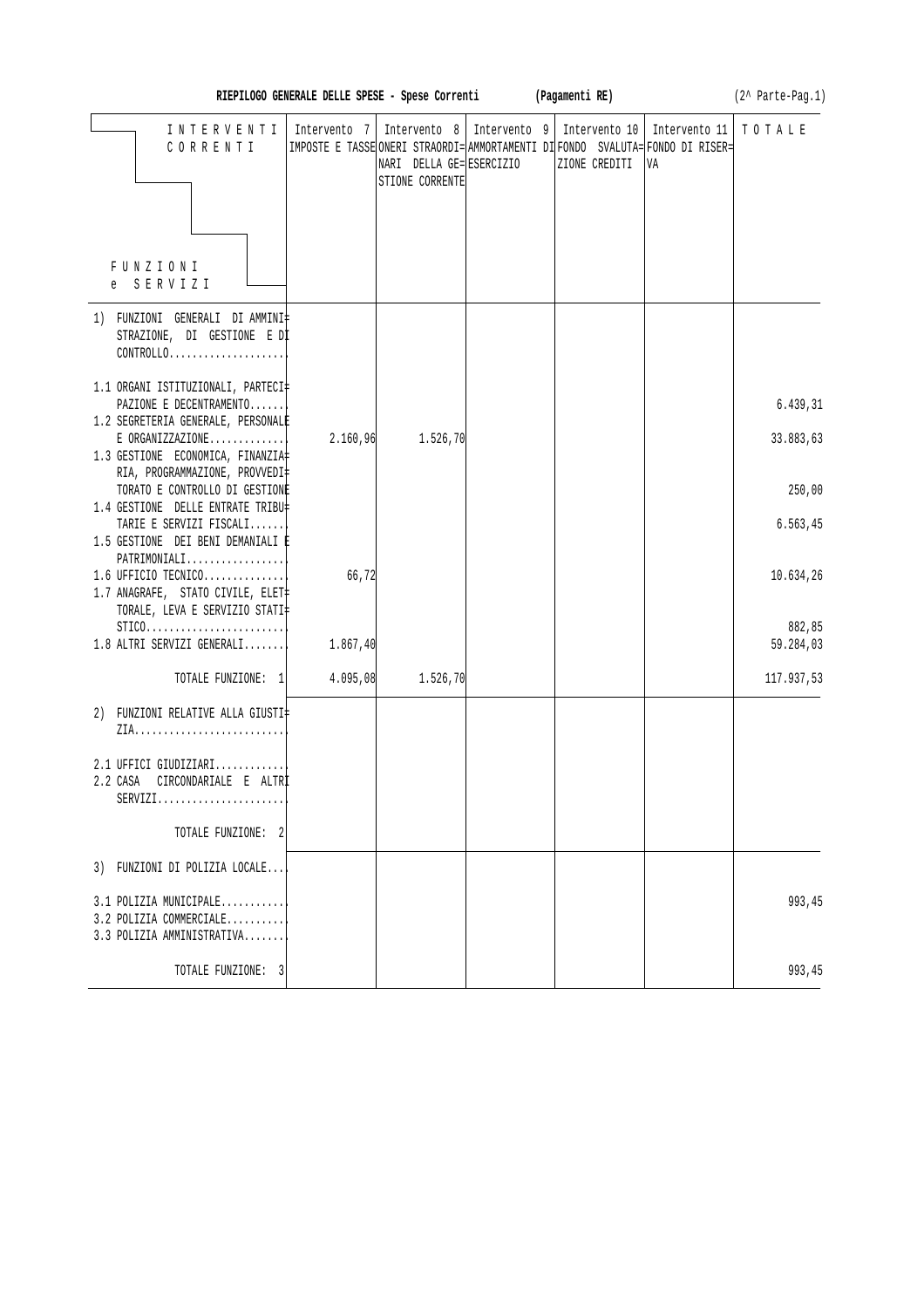|                                                                                                                                                        |              |                                            | RIEPILOGO GENERALE DELLE SPESE - Spese Correnti (Pagamenti RE) (segue) (2^ Parte-Pag.2)                                                          |                     |                                   |
|--------------------------------------------------------------------------------------------------------------------------------------------------------|--------------|--------------------------------------------|--------------------------------------------------------------------------------------------------------------------------------------------------|---------------------|-----------------------------------|
| INTERVENTI<br>CORRENTI<br>FUNZIONI                                                                                                                     | Intervento 7 | NARI DELLA GE=ESERCIZIO<br>STIONE CORRENTE | Intervento 8   Intervento 9   Intervento 10  <br>IMPOSTE E TASSE ONERI STRAORDI= AMMORTAMENTI DI FONDO SVALUTA= FONDO DI RISER=<br>ZIONE CREDITI | Intervento 11<br>VA | TOTALE                            |
| e SERVIZI                                                                                                                                              |              |                                            |                                                                                                                                                  |                     |                                   |
| 4) FUNZIONI DI ISTRUZIONE PUBBLI‡<br>$CA.$                                                                                                             |              |                                            |                                                                                                                                                  |                     |                                   |
| 4.1 SCUOLA MATERNA<br>4.2 ISTRUZIONE ELEMENTARE<br>4.3 ISTRUZIONE MEDIA<br>4.4 ISTRUZIONE SECONDARIA SUPERIO‡<br>RE<br>4.5 ASSISTENZA SCOLASTICA, TRA‡ |              |                                            |                                                                                                                                                  |                     | 22.635,00<br>2.957,47<br>2.183,57 |
| SPORTO, REFEZIONE E ALTRI SER‡<br>VIZI                                                                                                                 |              |                                            |                                                                                                                                                  |                     | 49.988,49                         |
| TOTALE FUNZIONE: 4                                                                                                                                     |              |                                            |                                                                                                                                                  |                     | 77.764,53                         |
| 5) FUNZIONI RELATIVE ALLA CULTURA<br>ED AI BENI CULTURALI                                                                                              |              |                                            |                                                                                                                                                  |                     |                                   |
| 5.1 BIBLIOTECHE, MUSEI E PINACOTE<br>$CHE$<br>5.2 TEATRI, ATTIVITA` CULTURALI E<br>SERVIZI DIVERSI NEL SETTORE<br>CULTURALE                            |              |                                            |                                                                                                                                                  |                     | 15.539,79<br>13.892,87            |
| TOTALE FUNZIONE: 5                                                                                                                                     |              |                                            |                                                                                                                                                  |                     | 29.432,66                         |
| 6) FUNZIONI NEL SETTORE SPORTIVO<br>$E$ RICREATIVO                                                                                                     |              |                                            |                                                                                                                                                  |                     |                                   |
| 6.1 PISCINE COMUNALI<br>6.2 STADIO COMUNALE, PALAZZO DELLO                                                                                             |              |                                            |                                                                                                                                                  |                     |                                   |
| SPORT ED ALTRI IMPIANTI<br>6.3 MANIFESTAZIONI<br>DIVERSE<br>NEL                                                                                        |              |                                            |                                                                                                                                                  |                     | 9.129,65                          |
| SETTORE SPORTIVO E RICREATIVO                                                                                                                          |              |                                            |                                                                                                                                                  |                     | 2.000,00                          |
| TOTALE FUNZIONE: 6                                                                                                                                     |              |                                            |                                                                                                                                                  |                     | 11.129,65                         |
| 7) FUNZIONI NEL CAMPO TURISTICO.                                                                                                                       |              |                                            |                                                                                                                                                  |                     |                                   |
| 7.1 SERVIZI TURISTICI<br>7.2 MANIFESTAZIONI TURISTICHE                                                                                                 |              |                                            |                                                                                                                                                  |                     | 3.742,53                          |
| TOTALE FUNZIONE: 7                                                                                                                                     |              |                                            |                                                                                                                                                  |                     | 3.742,53                          |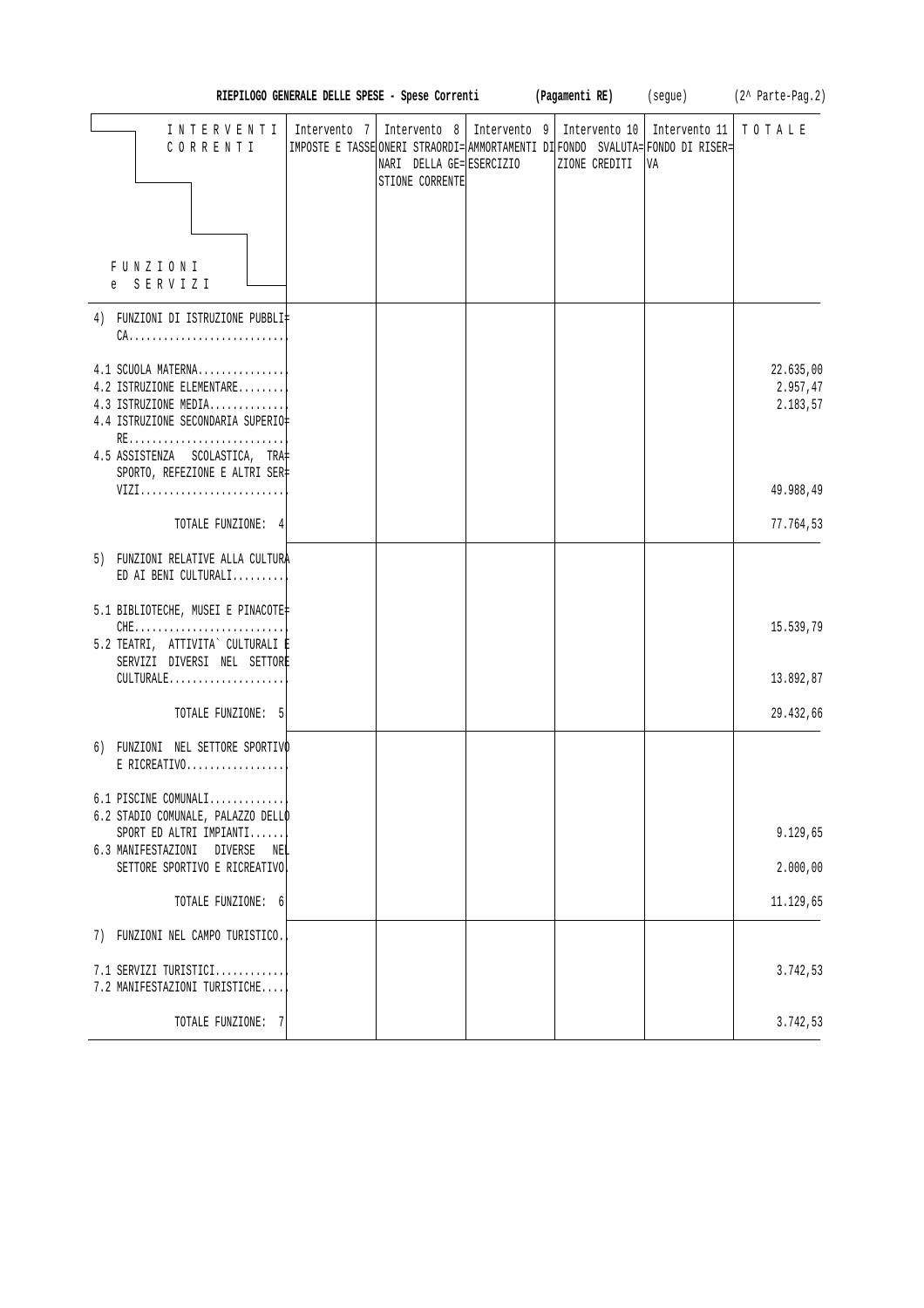|                                                                                                          |                                                                                |                                                                                                             |  |               |                     | RIEPILOGO GENERALE DELLE SPESE - Spese Correnti (Pagamenti RE) (segue) (2^ Parte-Pag.3) |
|----------------------------------------------------------------------------------------------------------|--------------------------------------------------------------------------------|-------------------------------------------------------------------------------------------------------------|--|---------------|---------------------|-----------------------------------------------------------------------------------------|
| INTERVENTI<br>CORRENTI                                                                                   | IMPOSTE E TASSE ONERI STRAORDI= AMMORTAMENTI DI FONDO SVALUTA= FONDO DI RISER= | Intervento 7   Intervento 8   Intervento 9   Intervento 10  <br>NARI DELLA GE= ESERCIZIO<br>STIONE CORRENTE |  | ZIONE CREDITI | Intervento 11<br>VA | TOTALE                                                                                  |
| FUNZIONI<br>e SERVIZI                                                                                    |                                                                                |                                                                                                             |  |               |                     |                                                                                         |
| 8) FUNZIONI NEL CAMPO DELLA VIA‡<br>BILITA' E DEI TRASPORTI                                              |                                                                                |                                                                                                             |  |               |                     |                                                                                         |
| 8.1 VIABILITA`, CIRCOLAZIONE STRA‡<br>DALE E SERVIZI CONNESSI<br>8.2 ILLUMINAZIONE PUBBLICA E SER‡       |                                                                                |                                                                                                             |  |               |                     | 1.445,70                                                                                |
| VIZI CONNESSI<br>8.3 TRASPORTI PUBBLICI LOCALI E<br>SERVIZI CONNESSI                                     |                                                                                |                                                                                                             |  |               |                     | 6.375,90                                                                                |
| TOTALE FUNZIONE: 8                                                                                       |                                                                                |                                                                                                             |  |               |                     | 7.821,60                                                                                |
| 9) FUNZIONI RIGUARDANTI LA GE‡<br>STIONE DEL TERRITORIO E DEL‡<br>$L'AMBIENTE$                           |                                                                                |                                                                                                             |  |               |                     |                                                                                         |
| 9.1 URBANISTICA E GESTIONE DEL<br>TERRITORIO<br>9.2 EDILIZIA RESIDENZIALE PUBBLICA                       |                                                                                |                                                                                                             |  |               |                     |                                                                                         |
| LOCALE E PIANI DI EDILIZIA E‡<br>CONOMICO-POPOLARE<br>9.3 SERVIZI DI PROTEZIONE CIVILE.                  |                                                                                |                                                                                                             |  |               |                     |                                                                                         |
| 9.4 SERVIZIO IDRICO INTEGRATO<br>9.5 SERVIZIO SMALTIMENTO RIFIUTI.<br>9.6 PARCHI E SERVIZI PER LA TUTELA |                                                                                |                                                                                                             |  |               |                     | 7.628,97<br>26.683,46                                                                   |
| AMBIENTALE DEL VERDE, ALTRI<br>SERVIZI RELATIVI AL TERRITORIO<br>ED ALL'AMBIENTE                         |                                                                                |                                                                                                             |  |               |                     | 768,67                                                                                  |
| TOTALE FUNZIONE: 9                                                                                       |                                                                                |                                                                                                             |  |               |                     | 35.081,10                                                                               |
| 10) FUNZIONI NEL SETTORE SOCIALE.                                                                        |                                                                                |                                                                                                             |  |               |                     |                                                                                         |
| 10.1 ASILI NIDO, SERVIZI PER L'IN‡<br>FANZIA E PER I MINORI                                              |                                                                                |                                                                                                             |  |               |                     | 6.500,00                                                                                |
| 10.2 SERVIZI DI PREVENZIONE E RIA‡<br>$BILITAZIONE$<br>10.3 STRUTTURE RESIDENZIALI E Dİ                  |                                                                                |                                                                                                             |  |               |                     |                                                                                         |
| RICOVERO PER ANZIANI<br>10.4 ASSISTENZA, BENEFICENZA PUB‡<br>BLICA E SERVIZI DIVERSI ALLA                |                                                                                |                                                                                                             |  |               |                     |                                                                                         |
| PERSONA<br>10.5 SERVIZIO NECROSCOPICO E CIMI‡                                                            |                                                                                |                                                                                                             |  |               |                     | 235.650,81                                                                              |
| $TERIALE$                                                                                                |                                                                                |                                                                                                             |  |               |                     | 8.374,80                                                                                |
| TOTALE FUNZIONE: 10                                                                                      |                                                                                |                                                                                                             |  |               |                     | 250.525,61                                                                              |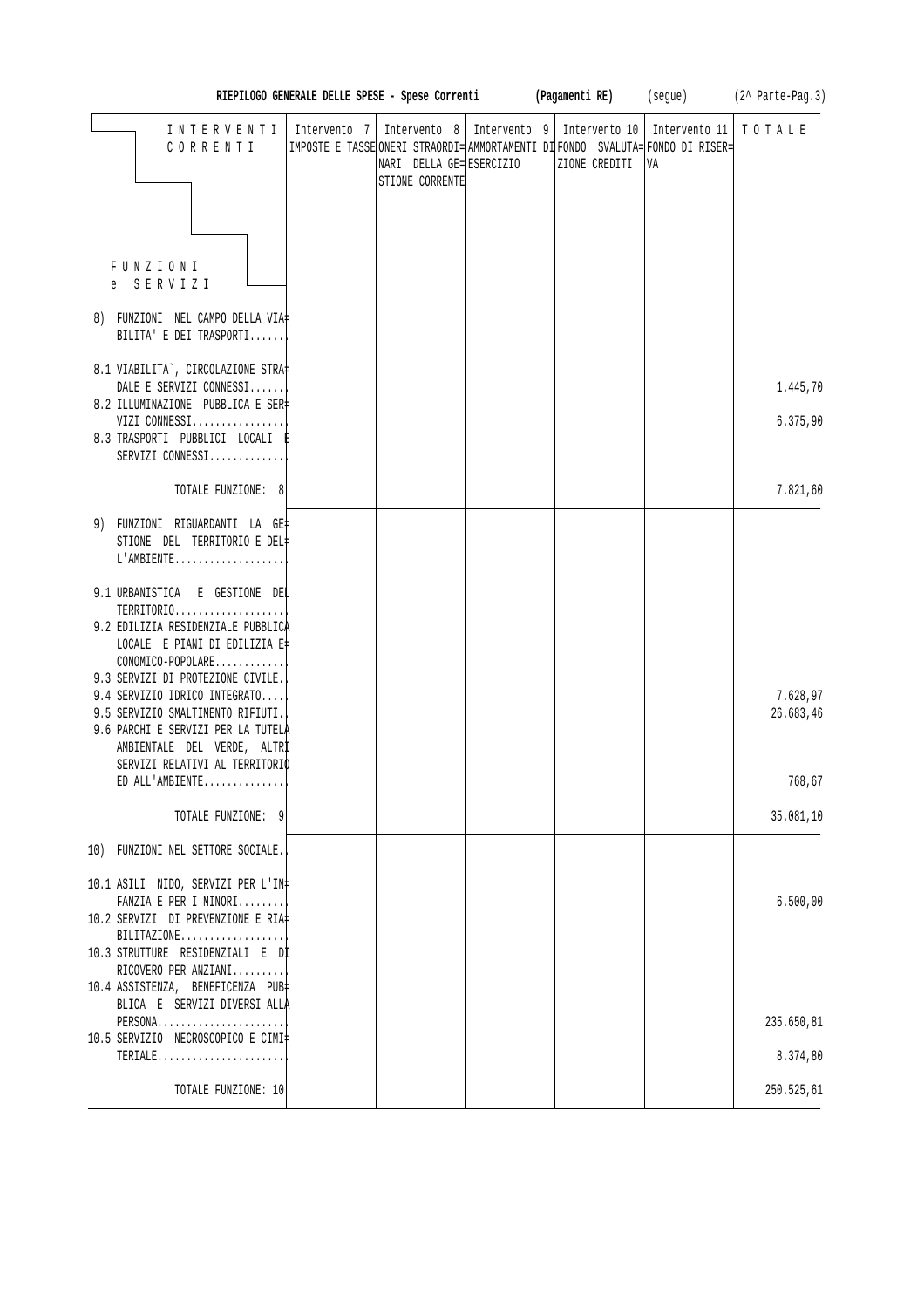|                                                                                                                                                                                                                                                                                                                                                         | RIEPILOGO GENERALE DELLE SPESE - Spese Correnti |                                             | (Pagamenti RE)                                                                                                                                   | (segue)             | $(2^{\wedge}$ Parte-Pag.4) |
|---------------------------------------------------------------------------------------------------------------------------------------------------------------------------------------------------------------------------------------------------------------------------------------------------------------------------------------------------------|-------------------------------------------------|---------------------------------------------|--------------------------------------------------------------------------------------------------------------------------------------------------|---------------------|----------------------------|
| INTERVENTI<br>CORRENTI<br>FUNZIONI<br>e SERVIZI                                                                                                                                                                                                                                                                                                         | Intervento 7                                    | NARI DELLA GE= ESERCIZIO<br>STIONE CORRENTE | Intervento 8   Intervento 9   Intervento 10  <br>IMPOSTE E TASSE ONERI STRAORDI= AMMORTAMENTI DI FONDO SVALUTA= FONDO DI RISER=<br>ZIONE CREDITI | Intervento 11<br>VA | TOTALE                     |
| 11) FUNZIONI NEL CAMPO DELLO SVI‡<br>LUPPO ECONOMICO                                                                                                                                                                                                                                                                                                    |                                                 |                                             |                                                                                                                                                  |                     |                            |
| 11.1 AFFISSIONI E PUBBLICITA`<br>11.2 FIERE, MERCATI E SERVIZI CON+<br>$NESS1.\dots.\dots.\dots.\dots.\dots\dots$<br>11.3 MATTATOIO E SERVIZI CONNESSI.<br>11.4 SERVIZI RELATIVI ALL'INDUSTRIÀ<br>11.5 SERVIZI RELATIVI AL COMMERCIO<br>11.6 SERVIZI RELATIVI ALL'ARTIGIA#<br>NATO<br>11.7 SERVIZI RELATIVI ALL'AGRICOL#<br>TURA<br>TOTALE FUNZIONE: 11 |                                                 |                                             |                                                                                                                                                  |                     |                            |
| 12) FUNZIONI RELATIVE A SERVIZI<br>PRODUTTIVI                                                                                                                                                                                                                                                                                                           |                                                 |                                             |                                                                                                                                                  |                     |                            |
| 12.1 DISTRIBUZIONE GAS<br>12.2 CENTRALE DEL LATTE<br>12.3 DISTRIBUZIONE ENERGIA ELETTRI‡<br>$CA.$<br>12.4 TELERISCALDAMENTO<br>$12.5$ FARMACIE<br>12.6 ALTRI SERVIZI PRODUTTIVI<br>TOTALE FUNZIONE: 12                                                                                                                                                  |                                                 |                                             |                                                                                                                                                  |                     |                            |
| TOTALE TITOLO : 1^                                                                                                                                                                                                                                                                                                                                      | 4.095,08                                        | 1.526, 70                                   |                                                                                                                                                  |                     | 534.428,66                 |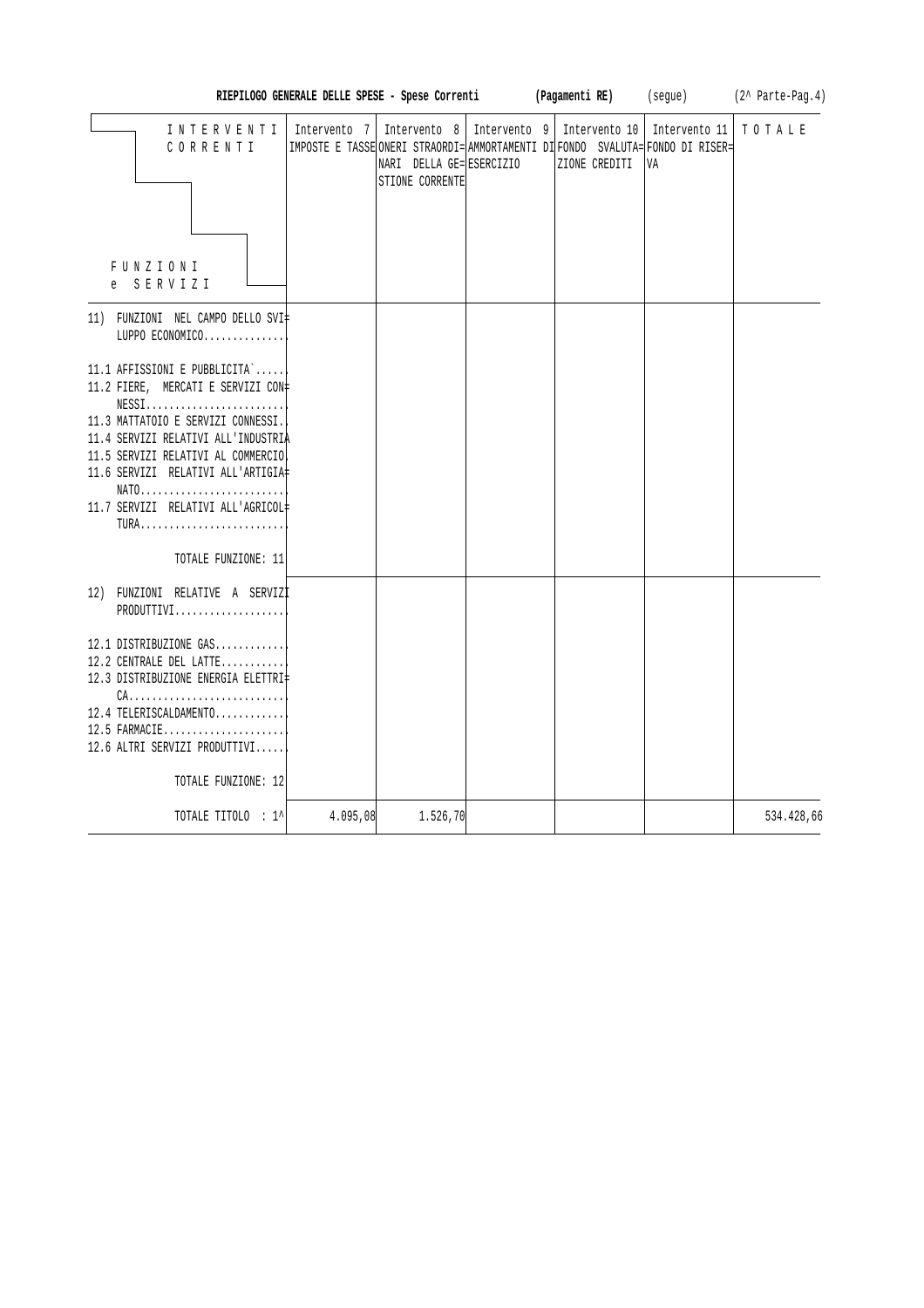| RIEPILOGO GENERALE DELLE SPESE - Spese in Conto Capitale (Pagamenti RE) |  |  |  |  |  |  |  |  |
|-------------------------------------------------------------------------|--|--|--|--|--|--|--|--|
|-------------------------------------------------------------------------|--|--|--|--|--|--|--|--|

(1^ Parte-Pag.1)

| INTERVENTI<br>PER INVESTIMENTI                                                                                                                                                                                                                     |          | Intervento 1   Intervento 2   Intervento 3   Intervento 4   Intervento 5   Intervento 6<br>ACQUISIZIONE DI ESPROPRI E SER= ACQUISTI DI BE= UTILIZZO DI BE= ACQUISIZIONE DI INCARICHI PRO=<br>BENI IMMOBILI  VITU`ONEROSE  NI SPECIFICI NI DI TERZI PER BENI MOBILI, FESSIONALI E=<br>ZIONI IN ECONO= IN ECONOMIA<br>MIA | PER REALIZZA= REALIZZAZIONI   MACCHINE, ED STERNI | ATTREZZATURE<br>TECNICO-SCIEN=<br>TIFICHE |  |
|----------------------------------------------------------------------------------------------------------------------------------------------------------------------------------------------------------------------------------------------------|----------|-------------------------------------------------------------------------------------------------------------------------------------------------------------------------------------------------------------------------------------------------------------------------------------------------------------------------|---------------------------------------------------|-------------------------------------------|--|
| FUNZIONI<br>e SERVIZI                                                                                                                                                                                                                              |          |                                                                                                                                                                                                                                                                                                                         |                                                   |                                           |  |
| 1) FUNZIONI GENERALI DIAMMINI‡<br>STRAZIONE, DI GESTIONE E DI<br>CONTROLLO                                                                                                                                                                         |          |                                                                                                                                                                                                                                                                                                                         |                                                   |                                           |  |
| 1.1 ORGANI ISTITUZIONALI, PARTECI‡<br>PAZIONE E DECENTRAMENTO<br>1.2 SEGRETERIA GENERALE, PERSONALE<br>$E$ ORGANIZZAZIONE<br>1.3 GESTIONE ECONOMICA, FINANZIA<br>RIA, PROGRAMMAZIONE, PROVVEDI‡                                                    | 1.836,60 |                                                                                                                                                                                                                                                                                                                         |                                                   |                                           |  |
| TORATO E CONTROLLO DI GESTIONE<br>1.4 GESTIONE DELLE ENTRATE TRIBU‡<br>TARIE E SERVIZI FISCALI<br>1.5 GESTIONE DEI BENI DEMANIALI E<br>PATHIMONIALI<br>$1.6$ UFFICIO TECNICO<br>1.7 ANAGRAFE, STATO CIVILE, ELET<br>TORALE, LEVA E SERVIZIO STATI‡ | 9.815,52 |                                                                                                                                                                                                                                                                                                                         |                                                   |                                           |  |
| $STICO.$<br>1.8 ALTRI SERVIZI GENERALI                                                                                                                                                                                                             |          |                                                                                                                                                                                                                                                                                                                         |                                                   | 6.993,93                                  |  |
| TOTALE FUNZIONE: 1 11.652,12                                                                                                                                                                                                                       |          |                                                                                                                                                                                                                                                                                                                         |                                                   | 6.993,93                                  |  |
| 2) FUNZIONI RELATIVE ALLA GIUSTI‡                                                                                                                                                                                                                  |          |                                                                                                                                                                                                                                                                                                                         |                                                   |                                           |  |
| 2.1 UFFICI GIUDIZIARI<br>2.2 CASA CIRCONDARIALE E ALTRİ<br>$SERVIZI.$                                                                                                                                                                              |          |                                                                                                                                                                                                                                                                                                                         |                                                   |                                           |  |
| TOTALE FUNZIONE: 2                                                                                                                                                                                                                                 |          |                                                                                                                                                                                                                                                                                                                         |                                                   |                                           |  |
| 3) FUNZIONI DI POLIZIA LOCALE                                                                                                                                                                                                                      |          |                                                                                                                                                                                                                                                                                                                         |                                                   |                                           |  |
| 3.1 POLIZIA MUNICIPALE<br>3.2 POLIZIA COMMERCIALE<br>3.3 POLIZIA AMMINISTRATIVA                                                                                                                                                                    |          |                                                                                                                                                                                                                                                                                                                         |                                                   |                                           |  |
| TOTALE FUNZIONE: 3                                                                                                                                                                                                                                 |          |                                                                                                                                                                                                                                                                                                                         |                                                   |                                           |  |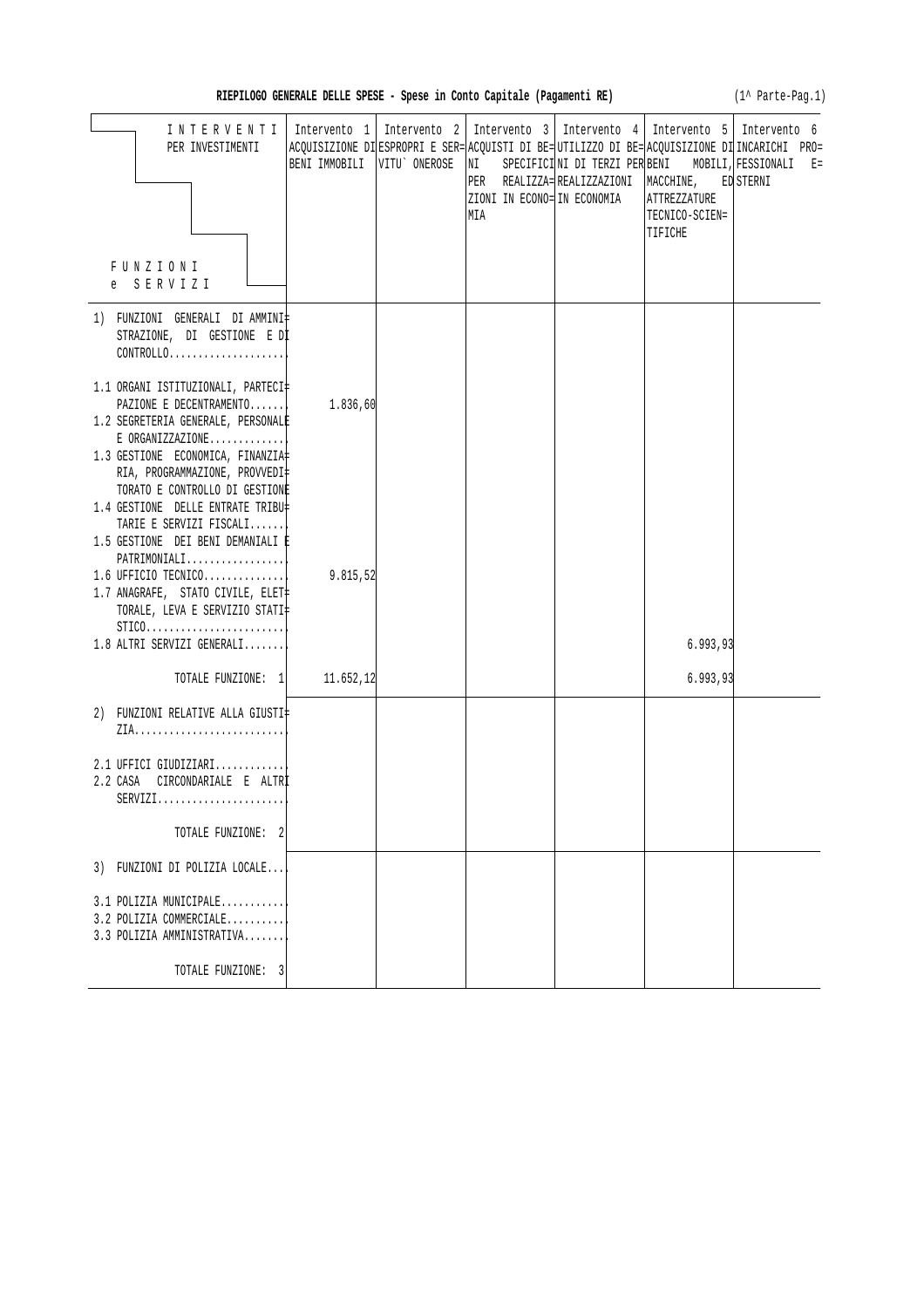| RIEPILOGO GENERALE DELLE SPESE - Spese in Conto Capitale (Pagamenti RE) |  |  |  | (seque) | $(1^{\wedge}$ Parte-Pag. 2) |
|-------------------------------------------------------------------------|--|--|--|---------|-----------------------------|
|-------------------------------------------------------------------------|--|--|--|---------|-----------------------------|

| INTERVENTI<br>PER INVESTIMENTI<br>FUNZIONI                                                                                                                    | BENI IMMOBILI         | VITU ONEROSE | Intervento 1 Intervento 2 Intervento 3 Intervento 4 Intervento 5 Intervento 6<br>NI<br>PER REALIZZA=REALIZZAZIONI<br>ZIONI IN ECONO= IN ECONOMIA<br>MIA | MACCHINE,<br>ATTREZZATURE<br>TECNICO-SCIEN=<br>TIFICHE | ACQUISIZIONE DIESPROPRI E SER= ACQUISTI DI BE= UTILIZZO DI BE= ACQUISIZIONE DI INCARICHI PRO=<br>SPECIFICINI DI TERZI PER BENI MOBILI, FESSIONALI E=<br>ED STERNI |
|---------------------------------------------------------------------------------------------------------------------------------------------------------------|-----------------------|--------------|---------------------------------------------------------------------------------------------------------------------------------------------------------|--------------------------------------------------------|-------------------------------------------------------------------------------------------------------------------------------------------------------------------|
| e SERVIZI                                                                                                                                                     |                       |              |                                                                                                                                                         |                                                        |                                                                                                                                                                   |
| 4) FUNZIONI DI ISTRUZIONE PUBBLI‡                                                                                                                             |                       |              |                                                                                                                                                         |                                                        |                                                                                                                                                                   |
| $4.1$ SCUOLA MATERNA<br>4.2 ISTRUZIONE ELEMENTARE<br>4.3 ISTRUZIONE MEDIA <br>4.4 ISTRUZIONE SECONDARIA SUPERIO‡<br>RE                                        | 47.256,70<br>1.662,48 |              |                                                                                                                                                         | 300,00                                                 |                                                                                                                                                                   |
| 4.5 ASSISTENZA SCOLASTICA, TRA<br>SPORTO, REFEZIONE E ALTRI SER‡<br>VIZI                                                                                      |                       |              |                                                                                                                                                         |                                                        |                                                                                                                                                                   |
| TOTALE FUNZIONE: 4 48.919,18                                                                                                                                  |                       |              |                                                                                                                                                         | 300,00                                                 |                                                                                                                                                                   |
| 5) FUNZIONI RELATIVE ALLA CULTURA<br>ED AI BENI CULTURALI                                                                                                     |                       |              |                                                                                                                                                         |                                                        |                                                                                                                                                                   |
| 5.1 BIBLIOTECHE, MUSEI E PINACOTE‡<br>5.2 TEATRI, ATTIVITA` CULTURALI E<br>SERVIZI DIVERSI NEL SETTORE<br>CULTURALE                                           | 2.376,55              |              |                                                                                                                                                         |                                                        |                                                                                                                                                                   |
| TOTALE FUNZIONE: 5                                                                                                                                            | 2.376,55              |              |                                                                                                                                                         |                                                        |                                                                                                                                                                   |
| 6) FUNZIONI NEL SETTORE SPORTIVO<br>$E$ RICREATIVO                                                                                                            |                       |              |                                                                                                                                                         |                                                        |                                                                                                                                                                   |
| $6.1$ PISCINE COMUNALI<br>6.2 STADIO COMUNALE, PALAZZO DELLO<br>SPORT ED ALTRI IMPIANTI<br>6.3 MANIFESTAZIONI DIVERSE<br>NEL<br>SETTORE SPORTIVO E RICREATIVO | 43.932,02             |              |                                                                                                                                                         |                                                        |                                                                                                                                                                   |
| TOTALE FUNZIONE: 6                                                                                                                                            | 43.932,02             |              |                                                                                                                                                         |                                                        |                                                                                                                                                                   |
| 7) FUNZIONI NEL CAMPO TURISTICO.                                                                                                                              |                       |              |                                                                                                                                                         |                                                        |                                                                                                                                                                   |
| 7.1 SERVIZI TURISTICI<br>7.2 MANIFESTAZIONI TURISTICHE                                                                                                        |                       |              |                                                                                                                                                         |                                                        |                                                                                                                                                                   |
| TOTALE FUNZIONE: 7                                                                                                                                            |                       |              |                                                                                                                                                         |                                                        |                                                                                                                                                                   |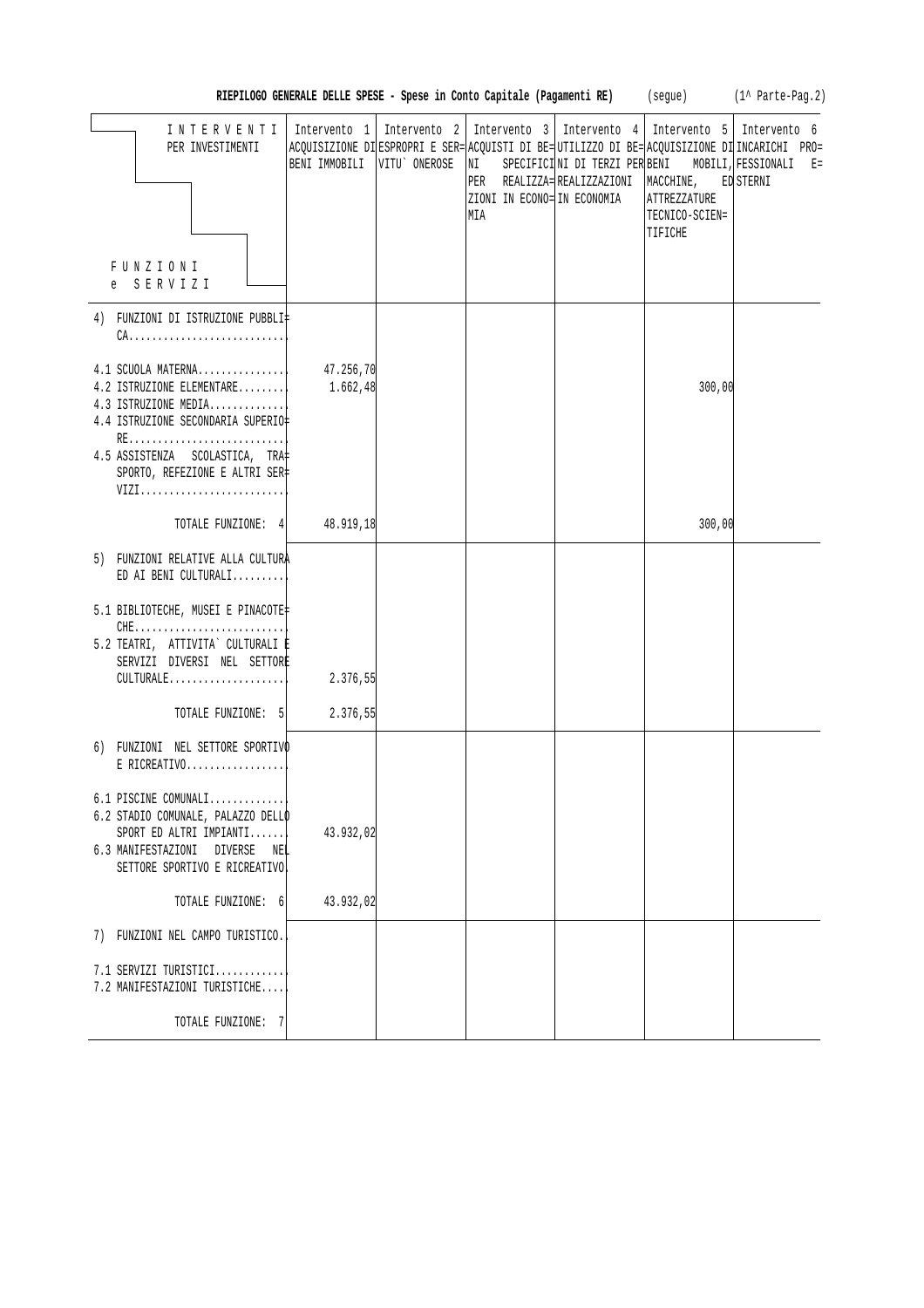|                                                                                                                                                                                                                                                                                                                                                                                                                                                                                       |                                                    |                  |                                                                                                                                                                                                                  |                                      |                                           | RIEPILOGO GENERALE DELLE SPESE - Spese in Conto Capitale (Pagamenti RE) (segue) (1^ Parte-Pag.3) |
|---------------------------------------------------------------------------------------------------------------------------------------------------------------------------------------------------------------------------------------------------------------------------------------------------------------------------------------------------------------------------------------------------------------------------------------------------------------------------------------|----------------------------------------------------|------------------|------------------------------------------------------------------------------------------------------------------------------------------------------------------------------------------------------------------|--------------------------------------|-------------------------------------------|--------------------------------------------------------------------------------------------------|
| INTERVENTI<br>PER INVESTIMENTI<br>FUNZIONI                                                                                                                                                                                                                                                                                                                                                                                                                                            | Intervento 1<br>BENI IMMOBILI                      | VITU`ONEROSE  NI | Intervento 2   Intervento 3   Intervento 4   Intervento 5   Intervento 6<br>ACQUISIZIONE DI ESPROPRI E SER= ACQUISTI DI BE= UTILIZZO DI BE= ACQUISIZIONE DI INCARICHI PRO=<br>ZIONI IN ECONO= IN ECONOMIA<br>MIA | PER REALIZZA=REALIZZAZIONI MACCHINE, | ATTREZZATURE<br>TECNICO-SCIEN=<br>TIFICHE | SPECIFICINI DI TERZI PER BENI MOBILI, FESSIONALI E=<br>ED STERNI                                 |
| e SERVIZI                                                                                                                                                                                                                                                                                                                                                                                                                                                                             |                                                    |                  |                                                                                                                                                                                                                  |                                      |                                           |                                                                                                  |
| 8) FUNZIONI NEL CAMPO DELLA VIA‡<br>BILITA' E DEI TRASPORTI                                                                                                                                                                                                                                                                                                                                                                                                                           |                                                    |                  |                                                                                                                                                                                                                  |                                      |                                           |                                                                                                  |
| 8.1 VIABILITA`, CIRCOLAZIONE STRA‡<br>DALE E SERVIZI CONNESSI<br>8.2 ILLUMINAZIONE PUBBLICA E SER‡<br>VIZI CONNESSI<br>8.3 TRASPORTI PUBBLICI LOCALI E<br>SERVIZI CONNESSI                                                                                                                                                                                                                                                                                                            | 331.610,60<br>34.183,39                            |                  |                                                                                                                                                                                                                  |                                      | 5.363,01                                  |                                                                                                  |
| TOTALE FUNZIONE: 8                                                                                                                                                                                                                                                                                                                                                                                                                                                                    | 365.793,99                                         |                  |                                                                                                                                                                                                                  |                                      | 5.363,01                                  |                                                                                                  |
| 9) FUNZIONI RIGUARDANTI LA GE‡<br>STIONE DEL TERRITORIO E DEL‡<br>L'AMBIENTE<br>9.1 URBANISTICA E GESTIONE DEL<br>TERRITORIO<br>9.2 EDILIZIA RESIDENZIALE PUBBLICA<br>LOCALE E PIANI DI EDILIZIA E‡<br>$CONOMICO-POPOLARE$<br>9.3 SERVIZI DI PROTEZIONE CIVILE.<br>9.4 SERVIZIO IDRICO INTEGRATO<br>9.5 SERVIZIO SMALTIMENTO RIFIUTI.<br>9.6 PARCHI E SERVIZI PER LA TUTELA<br>AMBIENTALE DEL VERDE, ALTRI<br>SERVIZI RELATIVI AL TERRITORIO<br>ED ALL'AMBIENTE<br>TOTALE FUNZIONE: 9 | 34.410,29<br>15.549,34<br>257.055,90<br>307.015,53 |                  |                                                                                                                                                                                                                  |                                      |                                           |                                                                                                  |
| 10) FUNZIONI NEL SETTORE SOCIALE.<br>10.1 ASILI NIDO, SERVIZI PER L'IN‡<br>FANZIA E PER I MINORI<br>10.2 SERVIZI DI PREVENZIONE E RIA‡<br>$BILITAZIONE$<br>10.3 STRUTTURE RESIDENZIALI E DI<br>RICOVERO PER ANZIANI<br>10.4 ASSISTENZA, BENEFICENZA PUB‡<br>BLICA E SERVIZI DIVERSI ALLA<br>PERSONA<br>10.5 SERVIZIO NECROSCOPICO E CIMI‡<br>$\mathtt{TERIALE} \ldots \ldots \ldots \ldots \ldots \ldots \ldots \ldots$                                                               | 1.320,00                                           |                  |                                                                                                                                                                                                                  |                                      |                                           |                                                                                                  |
| TOTALE FUNZIONE: 10                                                                                                                                                                                                                                                                                                                                                                                                                                                                   | 1.320,00                                           |                  |                                                                                                                                                                                                                  |                                      |                                           |                                                                                                  |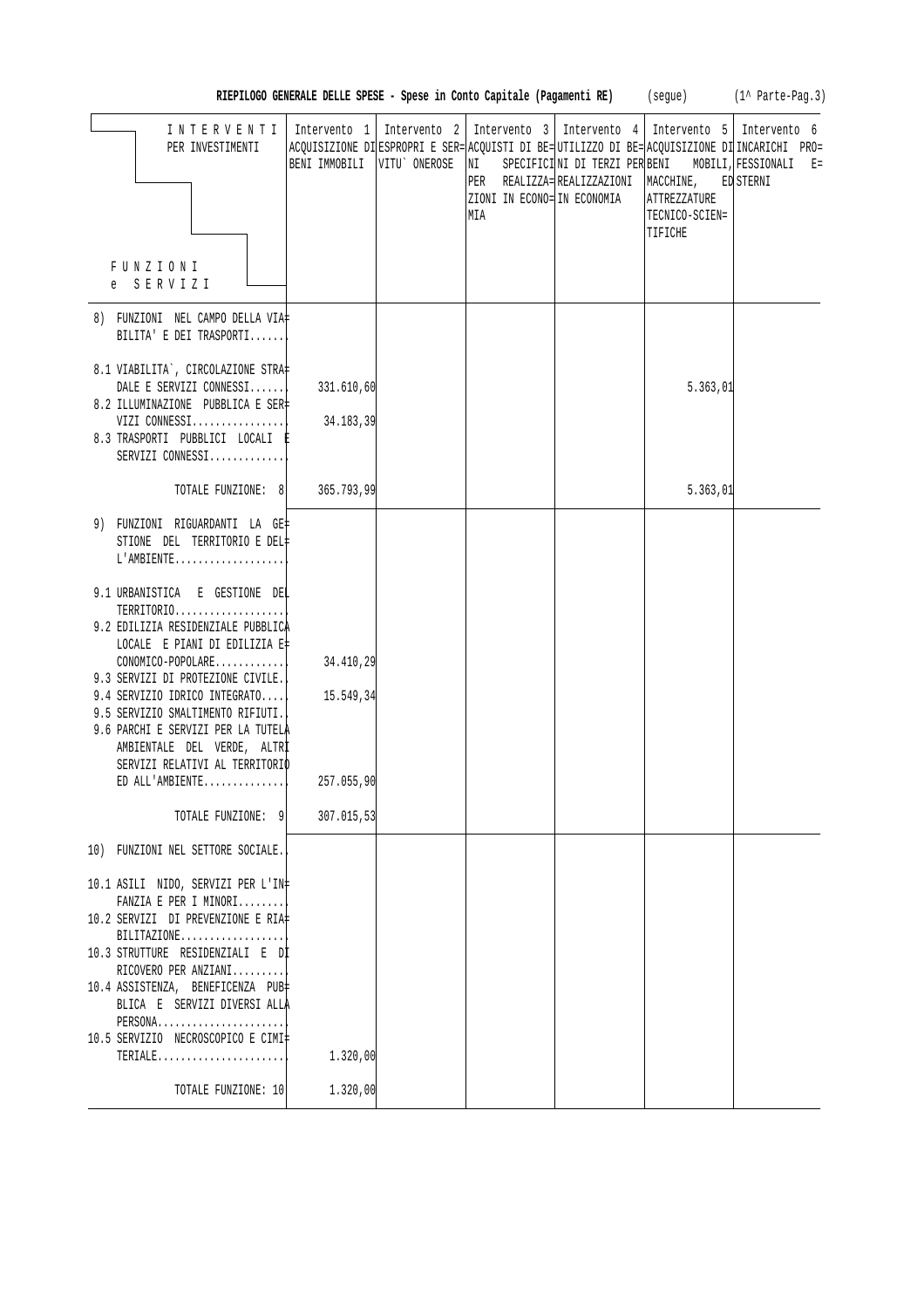| INTERVENTI                                               |               |              | Intervento 1   Intervento 2   Intervento 3   Intervento 4                                      |                                                  |                | Intervento 5   Intervento 6 |
|----------------------------------------------------------|---------------|--------------|------------------------------------------------------------------------------------------------|--------------------------------------------------|----------------|-----------------------------|
| PER INVESTIMENTI                                         |               |              | ACQUISIZIONE DI ESPROPRI E SER= ACQUISTI DI BE= UTILIZZO DI BE= ACQUISIZIONE DI INCARICHI PRO= |                                                  |                |                             |
|                                                          | BENI IMMOBILI | VITU ONEROSE | NI                                                                                             | SPECIFICINI DI TERZI PER BENI MOBILI, FESSIONALI |                | $E =$                       |
|                                                          |               |              |                                                                                                | PER REALIZZA=REALIZZAZIONI MACCHINE, ED STERNI   |                |                             |
|                                                          |               |              | ZIONI IN ECONO= IN ECONOMIA                                                                    |                                                  | ATTREZZATURE   |                             |
|                                                          |               |              | MIA                                                                                            |                                                  | TECNICO-SCIEN= |                             |
|                                                          |               |              |                                                                                                |                                                  | TIFICHE        |                             |
|                                                          |               |              |                                                                                                |                                                  |                |                             |
| FUNZIONI                                                 |               |              |                                                                                                |                                                  |                |                             |
| e SERVIZI                                                |               |              |                                                                                                |                                                  |                |                             |
|                                                          |               |              |                                                                                                |                                                  |                |                             |
| 11) FUNZIONI NEL CAMPO DELLO SVI‡                        |               |              |                                                                                                |                                                  |                |                             |
| LUPPO ECONOMICO                                          |               |              |                                                                                                |                                                  |                |                             |
|                                                          |               |              |                                                                                                |                                                  |                |                             |
| 11.1 AFFISSIONI E PUBBLICITA`                            |               |              |                                                                                                |                                                  |                |                             |
| 11.2 FIERE, MERCATI E SERVIZI CON‡                       |               |              |                                                                                                |                                                  |                |                             |
| $NESS1, \ldots, \ldots, \ldots, \ldots, \ldots, \ldots,$ |               |              |                                                                                                |                                                  |                |                             |
| 11.3 MATTATOIO E SERVIZI CONNESSI.                       |               |              |                                                                                                |                                                  |                |                             |
| 11.4 SERVIZI RELATIVI ALL'INDUSTRIA                      |               |              |                                                                                                |                                                  |                |                             |
| 11.5 SERVIZI RELATIVI AL COMMERCIO                       |               |              |                                                                                                |                                                  |                |                             |
| 11.6 SERVIZI RELATIVI ALL'ARTIGIA#                       |               |              |                                                                                                |                                                  |                |                             |
| NATO                                                     |               |              |                                                                                                |                                                  |                |                             |
| 11.7 SERVIZI RELATIVI ALL'AGRICOL#                       |               |              |                                                                                                |                                                  |                |                             |
| TURA                                                     |               |              |                                                                                                |                                                  |                |                             |
|                                                          |               |              |                                                                                                |                                                  |                |                             |
| TOTALE FUNZIONE: 11                                      |               |              |                                                                                                |                                                  |                |                             |
|                                                          |               |              |                                                                                                |                                                  |                |                             |
| 12) FUNZIONI RELATIVE A SERVIZI                          |               |              |                                                                                                |                                                  |                |                             |
| PRODUTTIVI                                               |               |              |                                                                                                |                                                  |                |                             |
|                                                          |               |              |                                                                                                |                                                  |                |                             |
| 12.1 DISTRIBUZIONE GAS                                   |               |              |                                                                                                |                                                  |                |                             |
|                                                          |               |              |                                                                                                |                                                  |                |                             |
| 12.2 CENTRALE DEL LATTE                                  |               |              |                                                                                                |                                                  |                |                             |
| 12.3 DISTRIBUZIONE ENERGIA ELETTRI‡                      |               |              |                                                                                                |                                                  |                |                             |
| $CA.$                                                    |               |              |                                                                                                |                                                  |                |                             |
| 12.4 TELERISCALDAMENTO                                   |               |              |                                                                                                |                                                  |                |                             |
| 12.5 FARMACIE                                            |               |              |                                                                                                |                                                  |                |                             |
| 12.6 ALTRI SERVIZI PRODUTTIVI                            |               |              |                                                                                                |                                                  |                |                             |
|                                                          |               |              |                                                                                                |                                                  |                |                             |
| TOTALE FUNZIONE: 12                                      |               |              |                                                                                                |                                                  |                |                             |
|                                                          |               |              |                                                                                                |                                                  |                |                             |
| TOTALE TITOLO : 2^                                       | 781.009,39    |              |                                                                                                |                                                  | 12.656,94      |                             |

RIEPILOGO GENERALE DELLE SPESE - Spese in Conto Capitale (Pagamenti RE) (segue) (1^ Parte-Pag.4)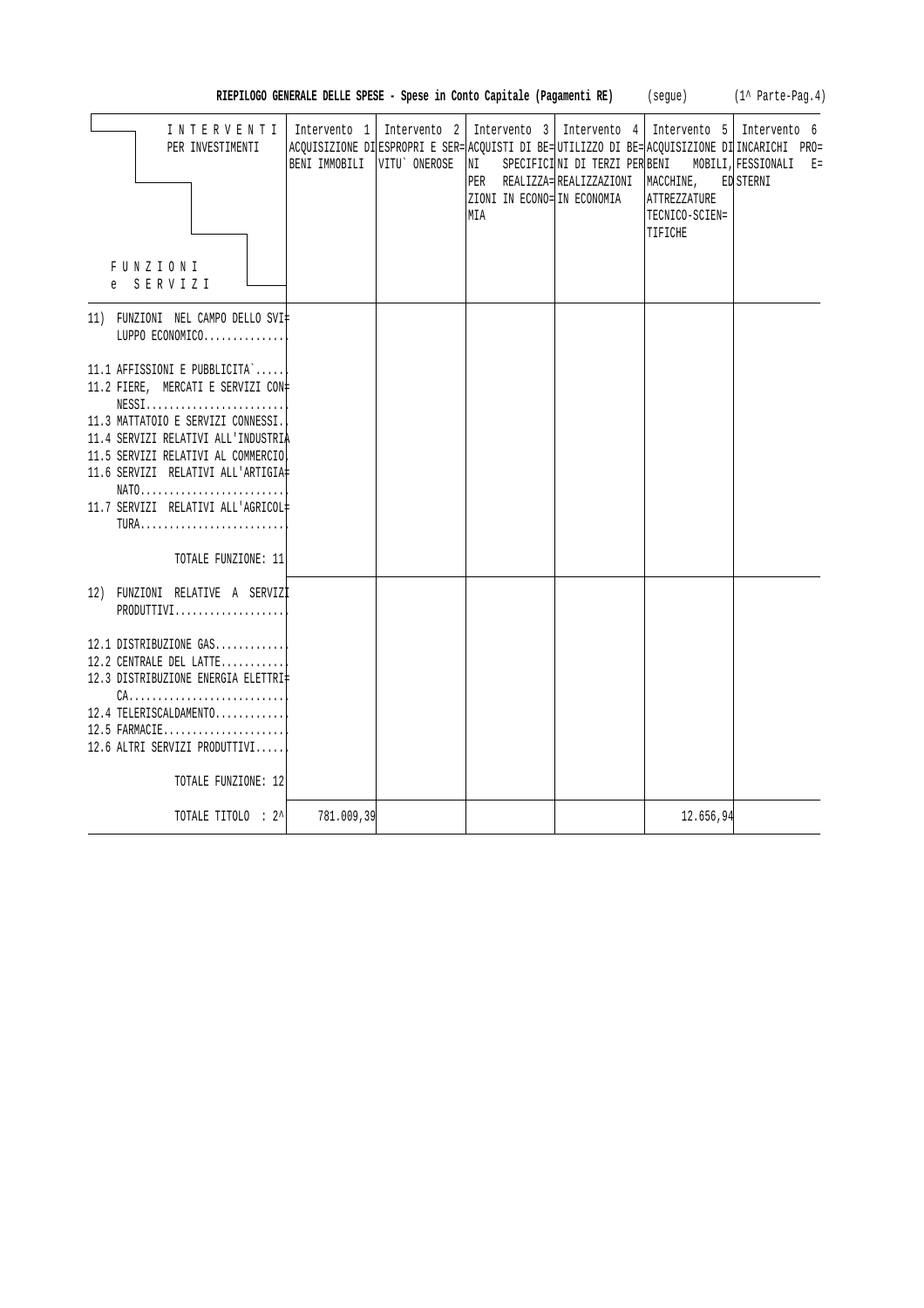| RIEPILOGO GENERALE DELLE SPESE - Spese in Conto Capitale (Pagamenti RE)                                                                                                                                                                                                                           | (2^ Parte-Pag.1)            |                           |                                          |                                                                                                 |           |
|---------------------------------------------------------------------------------------------------------------------------------------------------------------------------------------------------------------------------------------------------------------------------------------------------|-----------------------------|---------------------------|------------------------------------------|-------------------------------------------------------------------------------------------------|-----------|
| INTERVENTI<br>PER INVESTIMENTI                                                                                                                                                                                                                                                                    | Intervento 7<br>DI CAPITALE | Intervento 8<br>AZIONARIE | Intervento 9   Intervento 10<br>CAPITALE | TRASFERIMENTI   PARTECIPAZIONI   CONFERIMENTI DI CONCESSIONI DI<br>CREDITI E ANTI=<br>CIPAZIONI | TOTALE    |
| FUNZIONI<br>e SERVIZI                                                                                                                                                                                                                                                                             |                             |                           |                                          |                                                                                                 |           |
| 1) FUNZIONI GENERALI DI AMMINI‡<br>STRAZIONE, DI GESTIONE E DI<br>$CONTROLLO. \ldots \ldots \ldots \ldots \ldots \ldots \ldots$                                                                                                                                                                   |                             |                           |                                          |                                                                                                 |           |
| 1.1 ORGANI ISTITUZIONALI, PARTECI‡<br>PAZIONE E DECENTRAMENTO<br>1.2 SEGRETERIA GENERALE, PERSONALE<br>$E$ ORGANIZZAZIONE<br>1.3 GESTIONE ECONOMICA, FINANZIA<br>RIA, PROGRAMMAZIONE, PROVVEDI‡<br>TORATO E CONTROLLO DI GESTIONE<br>1.4 GESTIONE DELLE ENTRATE TRIBU‡<br>TARIE E SERVIZI FISCALI |                             |                           |                                          |                                                                                                 | 1.836,60  |
| 1.5 GESTIONE DEI BENI DEMANIALI È<br>PATRIMONIALI <br>1.6 UFFICIO TECNICO<br>1.7 ANAGRAFE, STATO CIVILE, ELET<br>TORALE, LEVA E SERVIZIO STATI‡<br>$STICO.$                                                                                                                                       |                             |                           |                                          |                                                                                                 | 9.815,52  |
| 1.8 ALTRI SERVIZI GENERALI                                                                                                                                                                                                                                                                        |                             |                           |                                          |                                                                                                 | 6.993,93  |
| TOTALE FUNZIONE: 1                                                                                                                                                                                                                                                                                |                             |                           |                                          |                                                                                                 | 18.646,05 |
| 2) FUNZIONI RELATIVE ALLA GIUSTI‡                                                                                                                                                                                                                                                                 |                             |                           |                                          |                                                                                                 |           |
| $2.1$ UFFICI GIUDIZIARI<br>2.2 CASA CIRCONDARIALE E ALTR<br>$SERVIZI.$                                                                                                                                                                                                                            |                             |                           |                                          |                                                                                                 |           |
| TOTALE FUNZIONE: 2                                                                                                                                                                                                                                                                                |                             |                           |                                          |                                                                                                 |           |
| 3) FUNZIONI DI POLIZIA LOCALE                                                                                                                                                                                                                                                                     |                             |                           |                                          |                                                                                                 |           |
| 3.1 POLIZIA MUNICIPALE<br>3.2 POLIZIA COMMERCIALE<br>3.3 POLIZIA AMMINISTRATIVA                                                                                                                                                                                                                   |                             |                           |                                          |                                                                                                 |           |
| TOTALE FUNZIONE: 3                                                                                                                                                                                                                                                                                |                             |                           |                                          |                                                                                                 |           |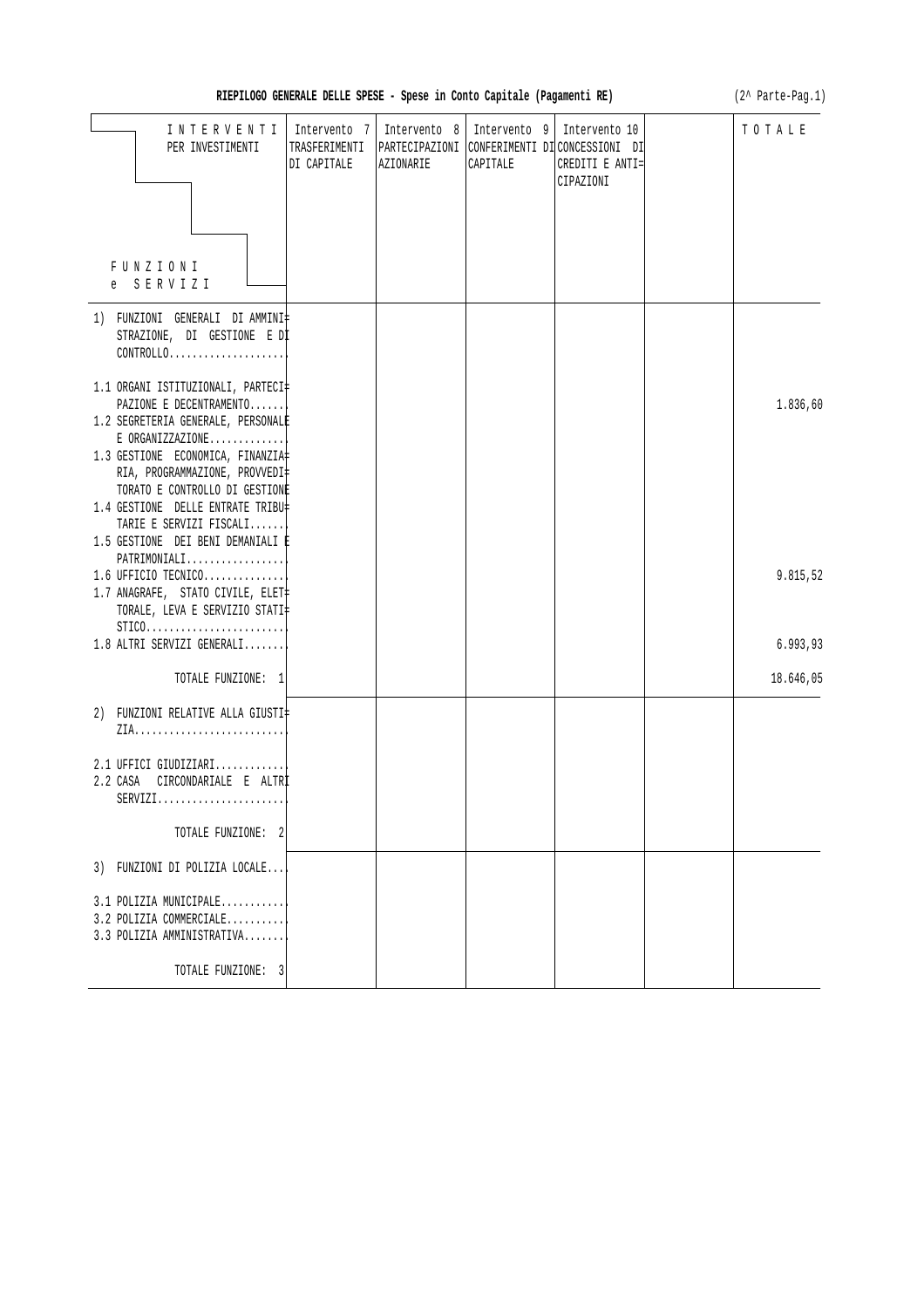|                                                                                                                                                                                                 | RIEPILOGO GENERALE DELLE SPESE - Spese in Conto Capitale (Pagamenti RE) |                           |                          |                                                                                                | (segue) | (2^ Parte-Pag.2)      |
|-------------------------------------------------------------------------------------------------------------------------------------------------------------------------------------------------|-------------------------------------------------------------------------|---------------------------|--------------------------|------------------------------------------------------------------------------------------------|---------|-----------------------|
| INTERVENTI<br>PER INVESTIMENTI                                                                                                                                                                  | Intervento 7<br>TRASFERIMENTI<br>DI CAPITALE                            | Intervento 8<br>AZIONARIE | Intervento 9<br>CAPITALE | Intervento 10<br>PARTECIPAZIONI CONFERIMENTI DI CONCESSIONI DI<br>CREDITI E ANTI=<br>CIPAZIONI |         | TOTALE                |
| FUNZIONI<br>SERVIZI<br>e                                                                                                                                                                        |                                                                         |                           |                          |                                                                                                |         |                       |
| 4) FUNZIONI DI ISTRUZIONE PUBBLI‡<br>$CA.$                                                                                                                                                      |                                                                         |                           |                          |                                                                                                |         |                       |
| 4.1 SCUOLA MATERNA<br>4.2 ISTRUZIONE ELEMENTARE<br>4.3 ISTRUZIONE MEDIA<br>4.4 ISTRUZIONE SECONDARIA SUPERIO‡<br>RE<br>4.5 ASSISTENZA SCOLASTICA, TRA<br>SPORTO, REFEZIONE E ALTRI SER‡<br>VIZI |                                                                         |                           |                          |                                                                                                |         | 47.256,70<br>1.962,48 |
| TOTALE FUNZIONE: 4                                                                                                                                                                              |                                                                         |                           |                          |                                                                                                |         | 49.219,18             |
| 5) FUNZIONI RELATIVE ALLA CULTURA<br>ED AI BENI CULTURALI<br>5.1 BIBLIOTECHE, MUSEI E PINACOTE<br>5.2 TEATRI, ATTIVITA` CULTURALI E                                                             |                                                                         |                           |                          |                                                                                                |         |                       |
| SERVIZI DIVERSI NEL SETTORE<br>$CULTURALE.$                                                                                                                                                     |                                                                         |                           |                          |                                                                                                |         | 2.376,55              |
| TOTALE FUNZIONE: 5                                                                                                                                                                              |                                                                         |                           |                          |                                                                                                |         | 2.376,55              |
| 6) FUNZIONI NEL SETTORE SPORTIVO<br>$E$ RICREATIVO                                                                                                                                              |                                                                         |                           |                          |                                                                                                |         |                       |
| $6.1$ PISCINE COMUNALI<br>6.2 STADIO COMUNALE, PALAZZO DELLO<br>$SPORT$ ED ALTRI IMPIANTI<br>6.3 MANIFESTAZIONI DIVERSE<br>NEL<br>SETTORE SPORTIVO E RICREATIVO                                 |                                                                         |                           |                          |                                                                                                |         | 43.932,02             |
| TOTALE FUNZIONE: 6                                                                                                                                                                              |                                                                         |                           |                          |                                                                                                |         | 43.932,02             |
| 7) FUNZIONI NEL CAMPO TURISTICO.                                                                                                                                                                |                                                                         |                           |                          |                                                                                                |         |                       |
| 7.1 SERVIZI TURISTICI<br>7.2 MANIFESTAZIONI TURISTICHE                                                                                                                                          |                                                                         |                           |                          |                                                                                                |         |                       |
| TOTALE FUNZIONE: 7                                                                                                                                                                              |                                                                         |                           |                          |                                                                                                |         |                       |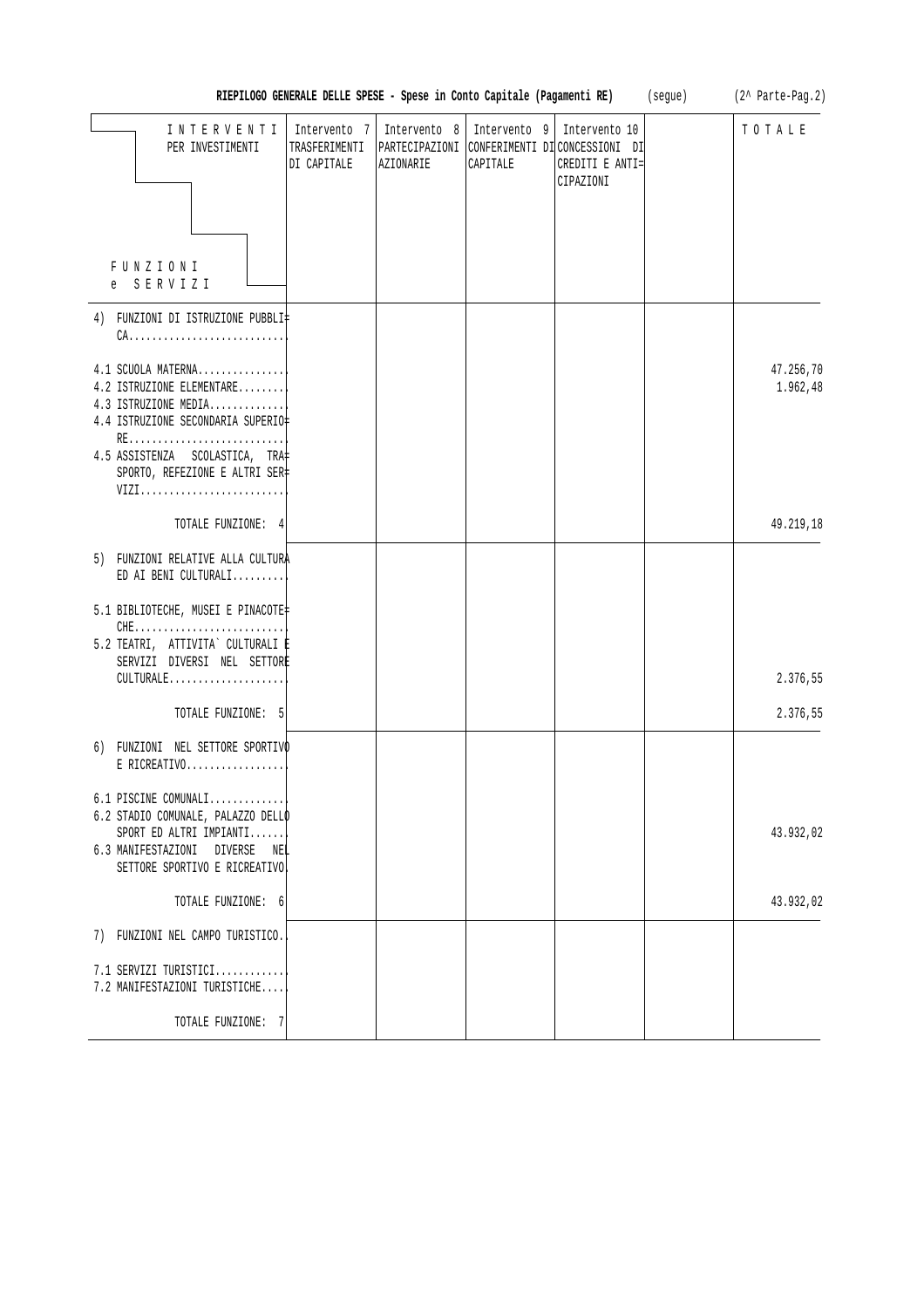|                                                                                                                                         | RIEPILOGO GENERALE DELLE SPESE - Spese in Conto Capitale (Pagamenti RE) |           |                                         |                                                                                                | (segue) | (2^ Parte-Pag.3) |
|-----------------------------------------------------------------------------------------------------------------------------------------|-------------------------------------------------------------------------|-----------|-----------------------------------------|------------------------------------------------------------------------------------------------|---------|------------------|
| INTERVENTI<br>PER INVESTIMENTI                                                                                                          | Intervento 7<br>TRASFERIMENTI<br>DI CAPITALE                            | AZIONARIE | Intervento 8   Intervento 9<br>CAPITALE | Intervento 10<br>PARTECIPAZIONI CONFERIMENTI DI CONCESSIONI DI<br>CREDITI E ANTI=<br>CIPAZIONI |         | TOTALE           |
| FUNZIONI<br>e SERVIZI                                                                                                                   |                                                                         |           |                                         |                                                                                                |         |                  |
| 8) FUNZIONI NEL CAMPO DELLA VIA‡<br>BILITA' E DEI TRASPORTI                                                                             |                                                                         |           |                                         |                                                                                                |         |                  |
| 8.1 VIABILITA`, CIRCOLAZIONE STRA‡<br>DALE E SERVIZI CONNESSI<br>8.2 ILLUMINAZIONE PUBBLICA E SER‡                                      |                                                                         |           |                                         |                                                                                                |         | 336.973,61       |
| VIZI CONNESSI<br>8.3 TRASPORTI PUBBLICI LOCALI E<br>SERVIZI CONNESSI                                                                    |                                                                         |           |                                         |                                                                                                |         | 34.183,39        |
| TOTALE FUNZIONE: 8                                                                                                                      |                                                                         |           |                                         |                                                                                                |         | 371.157,00       |
| 9) FUNZIONI RIGUARDANTI LA GE‡<br>STIONE DEL TERRITORIO E DEL‡<br>L'AMBIENTE                                                            |                                                                         |           |                                         |                                                                                                |         |                  |
| 9.1 URBANISTICA E GESTIONE DEL<br>TERRITORIO<br>9.2 EDILIZIA RESIDENZIALE PUBBLICA<br>LOCALE E PIANI DI EDILIZIA E‡                     |                                                                         |           |                                         |                                                                                                |         |                  |
| CONOMICO-POPOLARE<br>9.3 SERVIZI DI PROTEZIONE CIVILE.                                                                                  |                                                                         |           |                                         |                                                                                                |         | 34.410,29        |
| 9.4 SERVIZIO IDRICO INTEGRATO<br>9.5 SERVIZIO SMALTIMENTO RIFIUTI.<br>9.6 PARCHI E SERVIZI PER LA TUTELA<br>AMBIENTALE DEL VERDE, ALTRI |                                                                         |           |                                         |                                                                                                |         | 15.549,34        |
| SERVIZI RELATIVI AL TERRITORIO<br>ED ALL'AMBIENTE                                                                                       |                                                                         |           |                                         |                                                                                                |         | 257.055,90       |
| TOTALE FUNZIONE: 9                                                                                                                      |                                                                         |           |                                         |                                                                                                |         | 307.015,53       |
| 10) FUNZIONI NEL SETTORE SOCIALE.                                                                                                       |                                                                         |           |                                         |                                                                                                |         |                  |
| 10.1 ASILI NIDO, SERVIZI PER L'IN‡<br>FANZIA E PER I MINORI                                                                             |                                                                         |           |                                         |                                                                                                |         |                  |
| 10.2 SERVIZI DI PREVENZIONE E RIA‡<br>BILITAZIONE                                                                                       |                                                                         |           |                                         |                                                                                                |         |                  |
| 10.3 STRUTTURE RESIDENZIALI E DI<br>RICOVERO PER ANZIANI                                                                                |                                                                         |           |                                         |                                                                                                |         |                  |
| 10.4 ASSISTENZA, BENEFICENZA PUB<br>BLICA E SERVIZI DIVERSI ALLA<br>PERSONA                                                             |                                                                         |           |                                         |                                                                                                |         |                  |
| 10.5 SERVIZIO NECROSCOPICO E CIMI‡<br>$TERIALE$                                                                                         |                                                                         |           |                                         |                                                                                                |         | 1.320,00         |
| TOTALE FUNZIONE: 10                                                                                                                     |                                                                         |           |                                         |                                                                                                |         | 1.320,00         |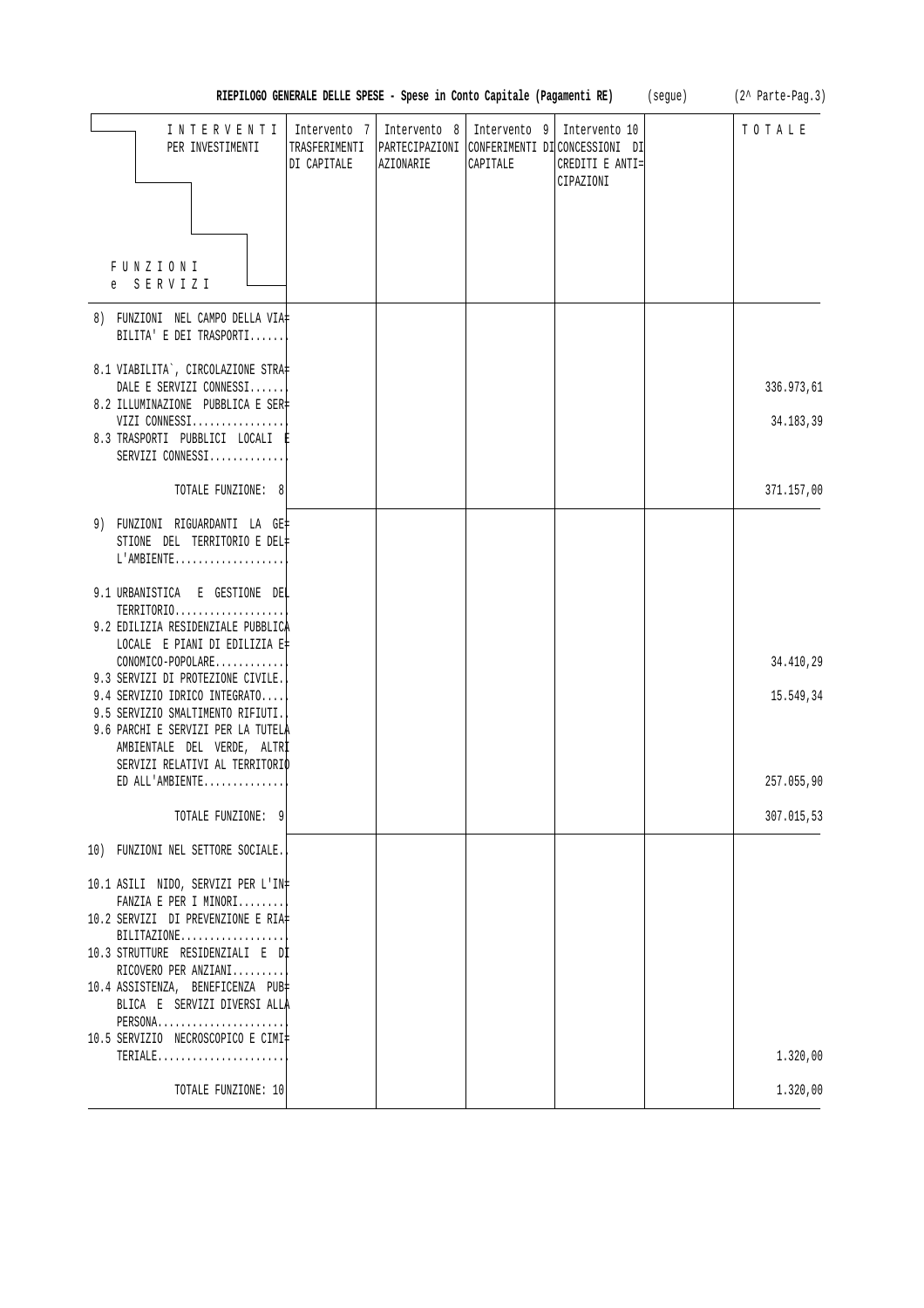| RIEPILOGO GENERALE DELLE SPESE - Spese in Conto Capitale (Pagamenti RE)                                                                                                                                                                                                                                                                                       | (segue)                                      | (2^ Parte-Pag.4)<br>TOTALE |                                           |                                                                                               |  |            |
|---------------------------------------------------------------------------------------------------------------------------------------------------------------------------------------------------------------------------------------------------------------------------------------------------------------------------------------------------------------|----------------------------------------------|----------------------------|-------------------------------------------|-----------------------------------------------------------------------------------------------|--|------------|
| INTERVENTI<br>PER INVESTIMENTI<br>FUNZIONI<br>e SERVIZI                                                                                                                                                                                                                                                                                                       | Intervento 7<br>TRASFERIMENTI<br>DI CAPITALE | AZIONARIE                  | Intervento 8   Intervento 9  <br>CAPITALE | Intervento 10<br>PARTECIPAZIONI CONFERIMENTI DICONCESSIONI DI<br>CREDITI E ANTI=<br>CIPAZIONI |  |            |
| 11) FUNZIONI NEL CAMPO DELLO SVI‡<br>LUPPO ECONOMICO                                                                                                                                                                                                                                                                                                          |                                              |                            |                                           |                                                                                               |  |            |
| 11.1 AFFISSIONI E PUBBLICITA`<br>11.2 FIERE, MERCATI E SERVIZI CON#<br>$NESS1, \ldots, \ldots, \ldots, \ldots, \ldots, \ldots,$<br>11.3 MATTATOIO E SERVIZI CONNESSI.<br>11.4 SERVIZI RELATIVI ALL'INDUSTRIA<br>11.5 SERVIZI RELATIVI AL COMMERCIO<br>11.6 SERVIZI RELATIVI ALL'ARTIGIA‡<br>11.7 SERVIZI RELATIVI ALL'AGRICOL#<br>TURA<br>TOTALE FUNZIONE: 11 |                                              |                            |                                           |                                                                                               |  |            |
| 12) FUNZIONI RELATIVE A SERVIZI<br>PRODUTTIVI                                                                                                                                                                                                                                                                                                                 |                                              |                            |                                           |                                                                                               |  |            |
| 12.1 DISTRIBUZIONE GAS<br>12.2 CENTRALE DEL LATTE<br>12.3 DISTRIBUZIONE ENERGIA ELETTRI‡<br>$CA.$<br>12.4 TELERISCALDAMENTO<br>12.5 FARMACIE<br>12.6 ALTRI SERVIZI PRODUTTIVI<br>TOTALE FUNZIONE: 12                                                                                                                                                          |                                              |                            |                                           |                                                                                               |  |            |
| TOTALE TITOLO : 2^                                                                                                                                                                                                                                                                                                                                            |                                              |                            |                                           |                                                                                               |  | 793.666,33 |